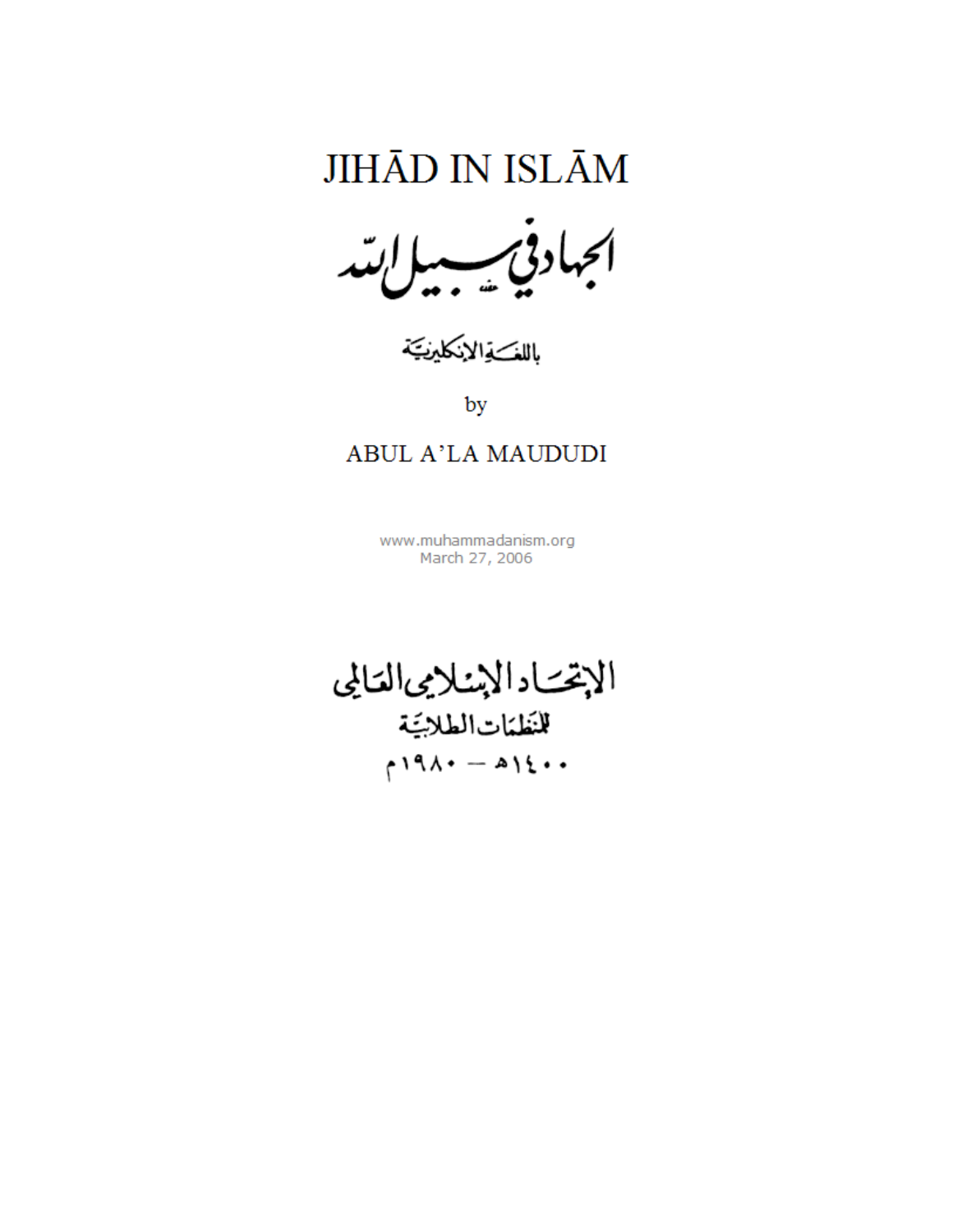

دار الفــزات الکریم للعسنات بطبعي وونست علوم ببه

Produced by

The Holy Koran Publishing House P.O.Box 7492, Beirut, LEBANON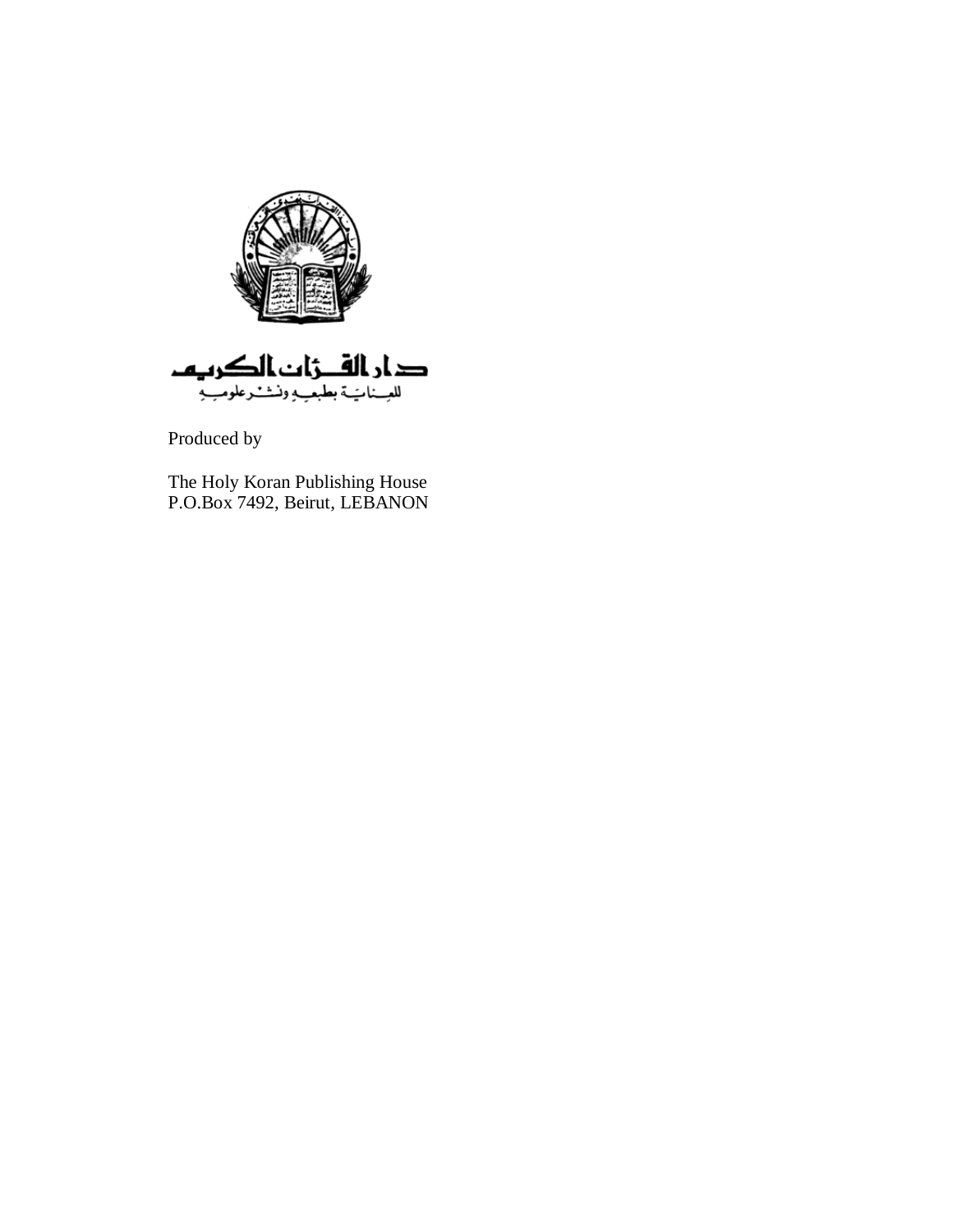# JIHAD IN ISLAM ABUL A'LA MAUDUDI

I. I. F. S. O. 1400 A.H—1980 A.D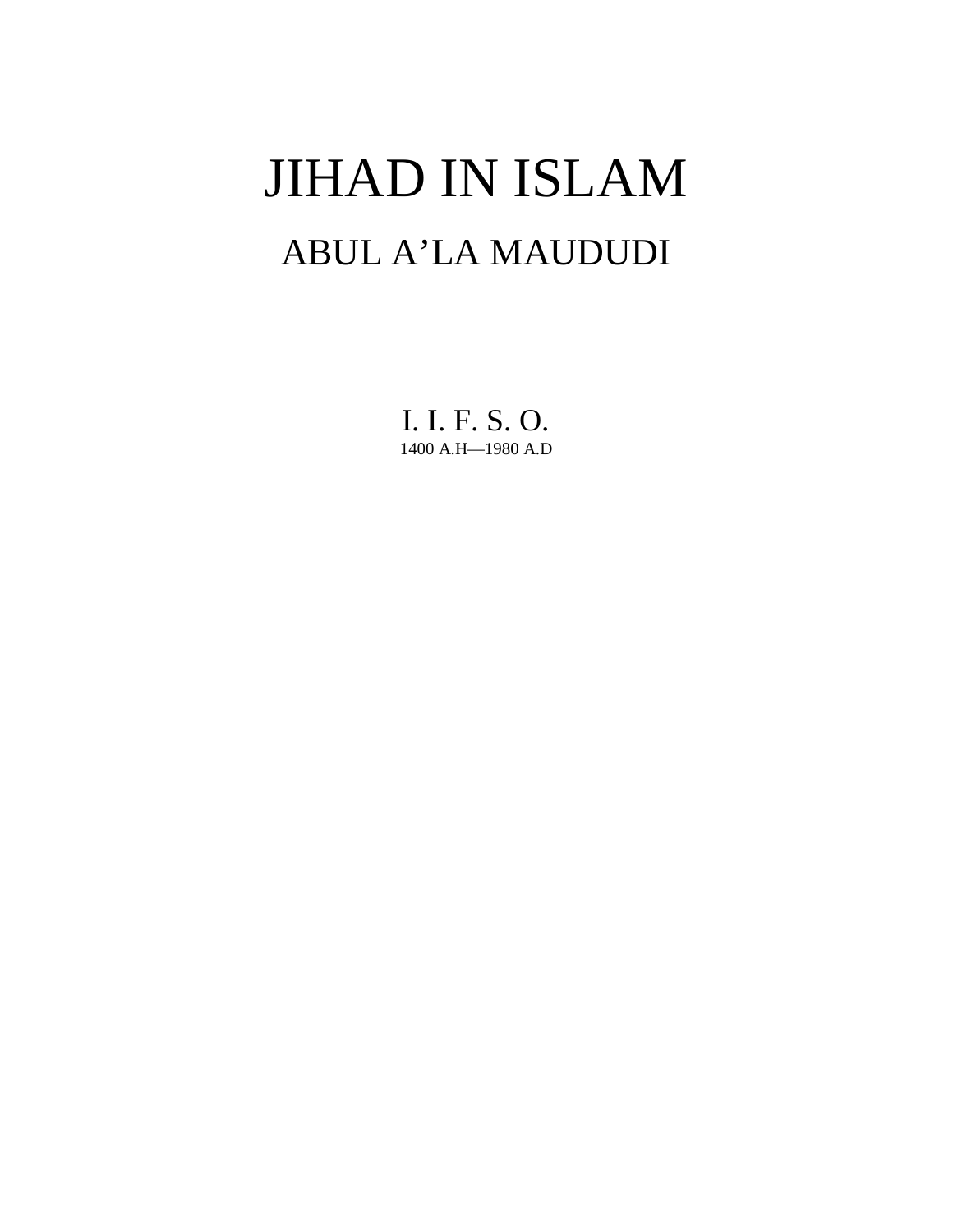

IN THE NAME OF ALLAH THE MERCIFUL THE COMPASSIONATE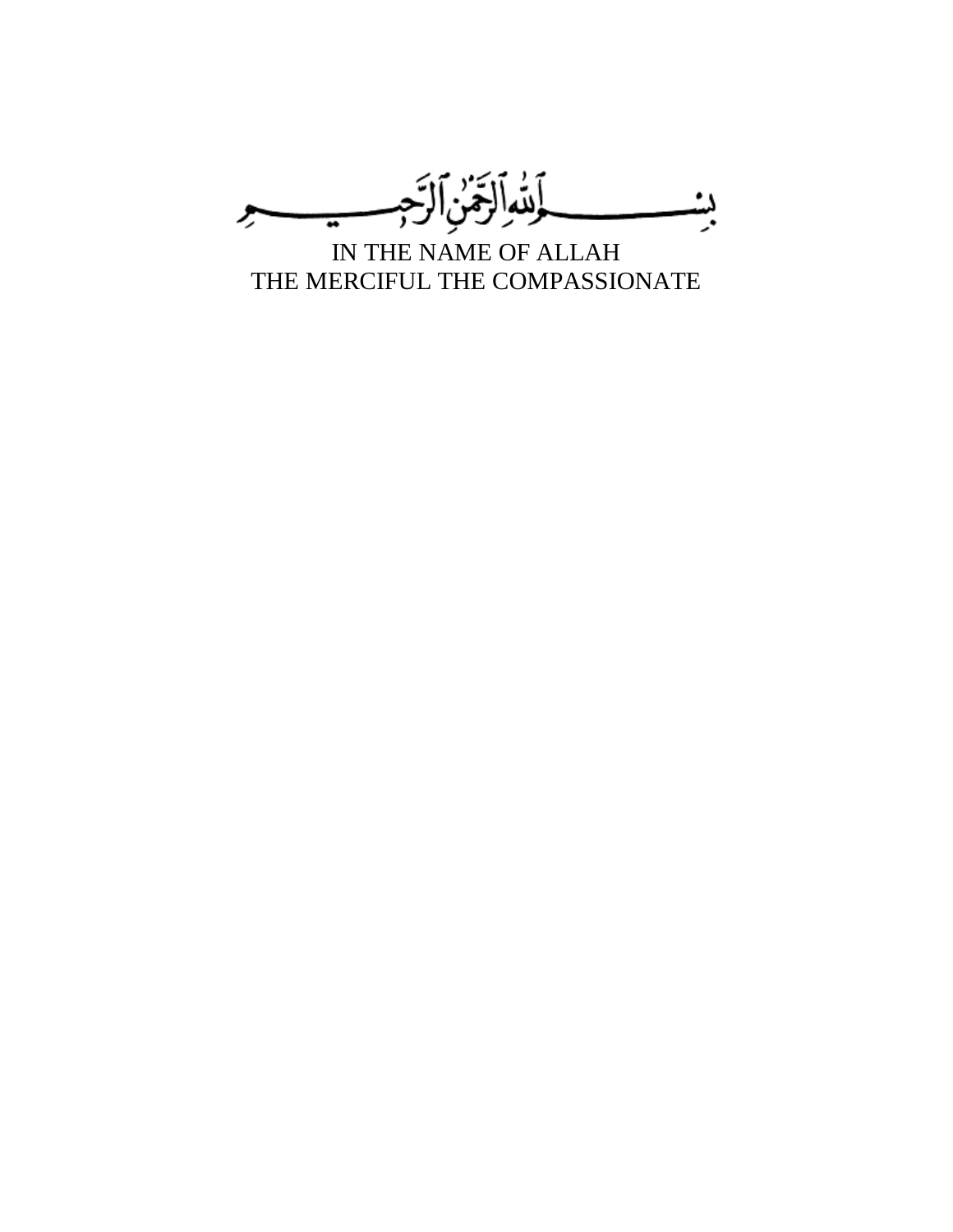#### **In the Name of Allah, the Merciful and the Most Beneficent**

(*This Address was delivered on Iqbal Day, April 13, 1939, at the Town Hall, Lahore*)

The word 'Jihād' is commonly translated into English as 'the Holy War' and for a long while now the word has been interpreted so that it has become synonymous with a 'mania of religion'. The word 'Jihād' conjures up the vision of a marching band of religious fanatics with savage beards and fiery eyes brandishing drawn swords and attacking the infidels wherever they meet them and pressing them under the edge of the sword for the recital of *Kalima*. The Artists have drawn this picture with masterly strokes and have inscribed these words under it in bold letters:

'The History of this Nation is a tale of Bloodshed'.

The irony is that the painters are no other than those benefactors of ours who themselves have been engaged in an extremely unholy war for centuries on end. They themselves present the picture of robbers who armed to the teeth with all kinds of deadly weapons, have set upon the world pillaging it for the capture of new markets of trade, resources of raw material, open lands for colonisation and mines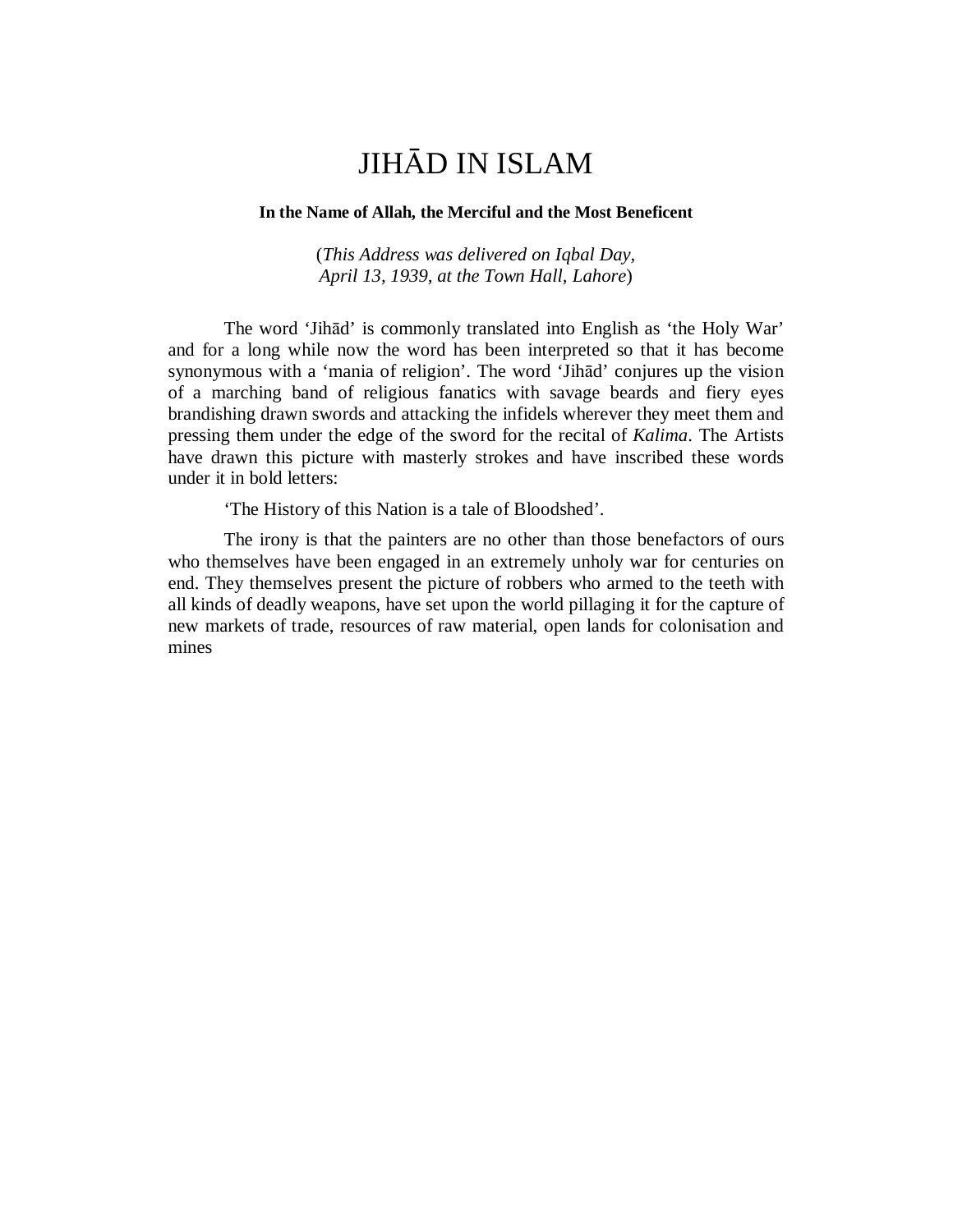yielding valuable metals, so that they may procure fuel for their everburning fire of avarice. They fight not for the cause of God but for the satisfaction of their lust and hunger. For them, it is a sufficient excuse for invading a nation because the territory of that nation contains mines, or their lands yield bumper crops, or oil has been struck there or they can be exploited as profitable markets for their manufactured goods or that their surplus population can be settled on the lands belonging to the intended victims. In the absence of all the other excuses, they consider it a grave crime on the part of a nation if she happens to live *en route* to a country already captured by them or the one they plan to capture. Whatever we did is now part of history, past and gone, but their deeds are a present matter witnessed by the world day and night. Asia, Africa, Europe and America—which portion of this planet has been spared from bloodbath resulting from their unholy war? Their skill is, however, commendable that they have painted our picture so gory and dark that their own picture was overshadowed and was completely hidden from the view. Our own simplicity is amazing too. When we saw this picture of ours painted by the foreigners, we were so taken aback that we never thought of looking behind the canvas and seeing the visage of the painter. Instead we started offering apologies in this manner—Sir, what do we know of war and slaughter. We are pacifist preachers like the mendicants and religious divines. To refute certain religious beliefs and convert the people to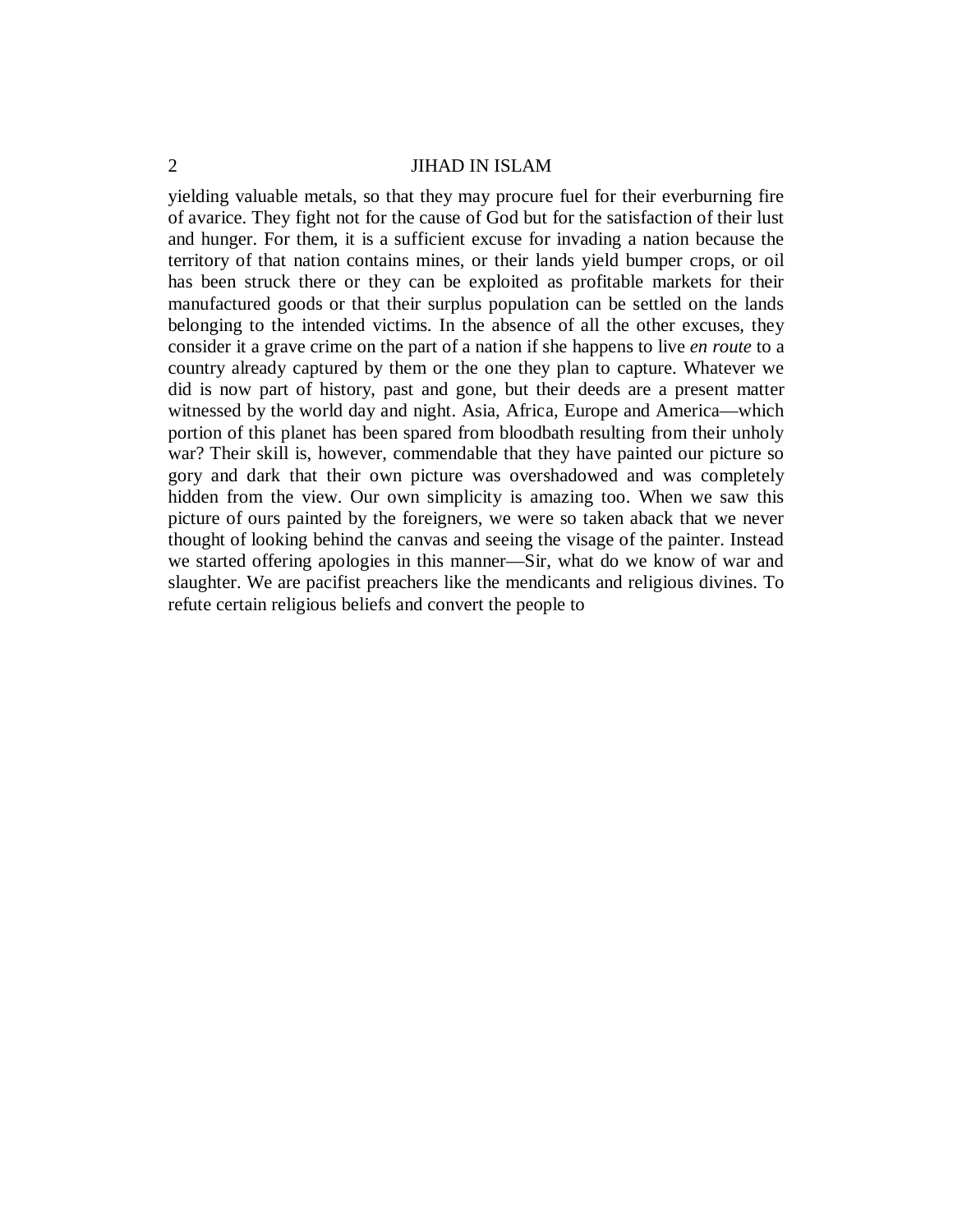some other faith instead, that is the be-all and end-all of our enthusiasm. What concern have we with sabres! Yes, indeed, we plead guilty to one crime, though, that whenever someone else attacked us, we attacked him in self-defence. Now, of course, we have renounced that also. The crusade which is waged by swords has been abrogated for the satisfaction of your honour. Now 'Jihad' only refers to waging war with the tongue and pen. To fire cannons and shoot with guns is the privilege of your honour's government and wagging tongues and scratching with pens is our pleasure.

#### **Causes of Misunderstanding about the Holy War**

In any case, this is a part of political tactics. But from a purely scholastic standpoint when we analyse the causes due to which the red nature of the 'Holy War for the Cause of God' has become difficult to understand not only for non-Muslims but Muslims themselves, we discover two major and basic misconceptions. The first misunderstanding is that they consider Islam to be a religion in the conventional sense of the term 'religion'. The second misconception is that they take Muslims to be a 'Nation' in the technical sense of this term. These two misunderstandings have not only mixed up the concept of Jihād' but have changed the picture of Islam as a whole and have wholly misrepresented the position of the Muslim people.

In common terminology 'religion' means nothing more than a hotch potch of some beliefs, prayers and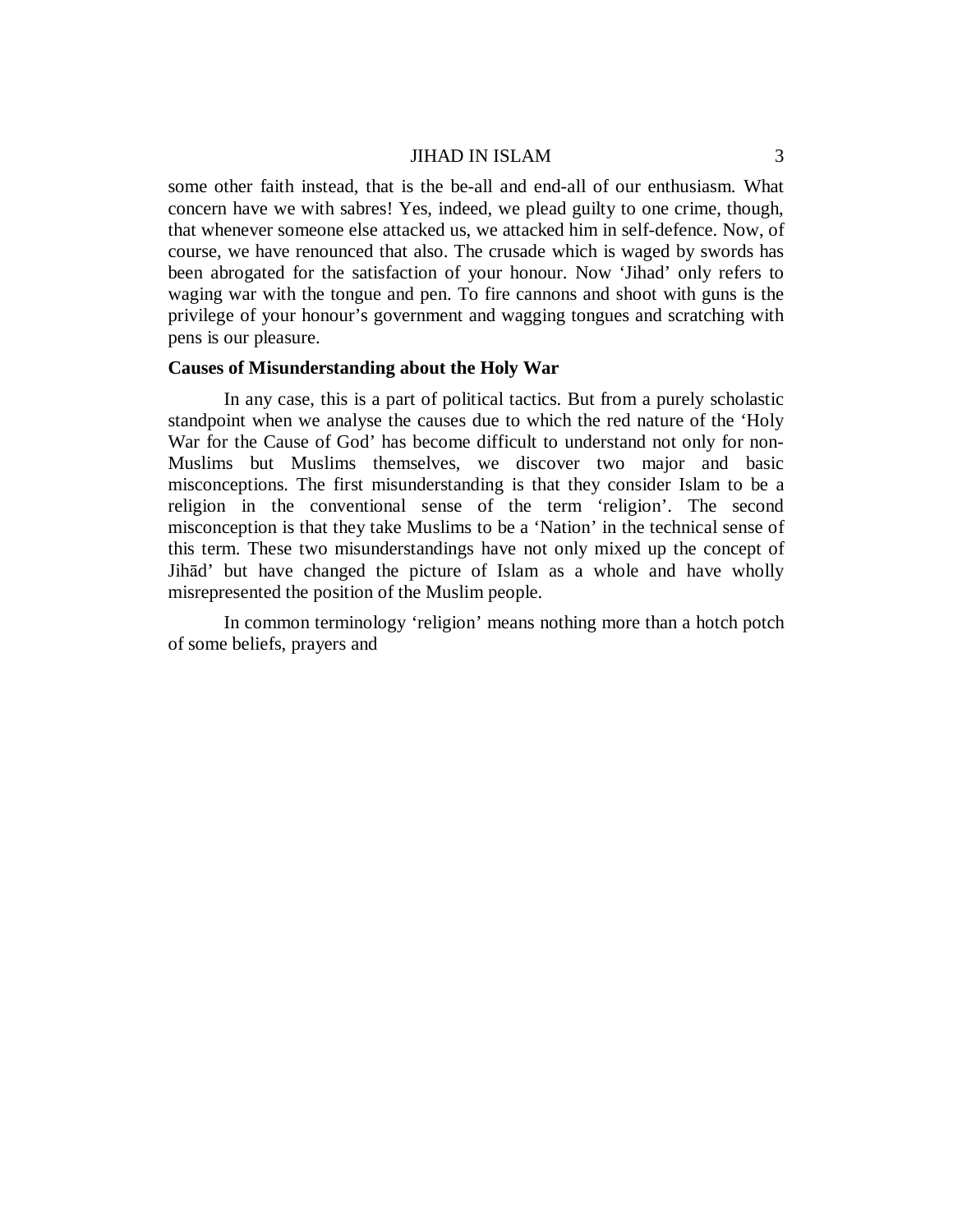rituals. If this is what 'religion' means, then, it should, indeed, be a private affair. You should be free to entertain any belief and worship any deity whom your conscience is ready to accept. If you are over-zealous and ardent devotees of this type of religion, go and preach it to the whole world and engage yourselves in declamations with the protagonists of other religions. There is no reason why you should take up a sword? Do you wish to convert people to your faith by killing them? We are forced to admit the point that if you regard Islam as a religion in the conventional meaning of the term and if, indeed, Islam be a conventional type of religion, the necessity for 'Jihad' cannot be justified.

Similarly, the term 'Nation' connotes no more than a homogeneous group of men who have joined themselves in a distinct entity on the basis of fundamental and shared traits. A group of people who attain to nationhood according to this definition of the term, rises or can rise to arms under two circumstances: either when some other group of people with the intention of depriving them of their lawful rights attack them or when they themselves wishing to usurp other people's rights launch an attack on them. There is an unassailable moral justification for taking up arms in the first case (although some saintly personages have declared even armed self-defence a sin). But launching an armed attack on other people with the purpose of snatching away their lawful rights can be justified by no one except a few dictators. Even statesmen of vast Empires like those of Britain and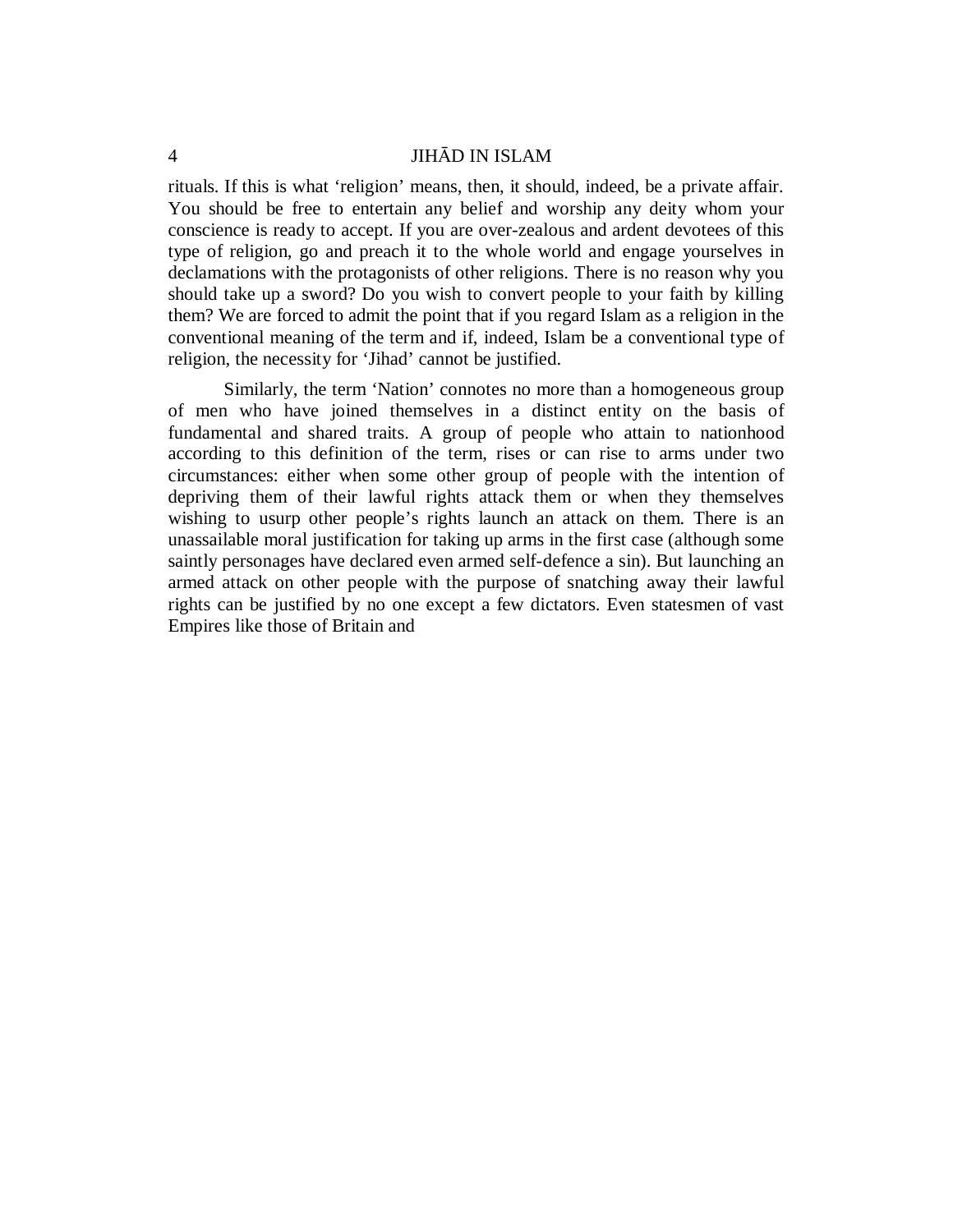France dare not to justify this course of action.

#### **What Jihad Really is?**

So if Islam be a 'Religion' and the Muslims are a 'Nation'. 'Jihad' (on account of which it has been accorded the dignity of 'The Best of all Prayers' in Islam) becomes useless term. But the truth is that Islam is not the name of a 'Religion', nor is 'Muslim' the title of a 'Nation'. In reality Islam is a revolutionary ideology and programme which seeks to alter the social order of the whole world and rebuild it in conformity with its own tenets and ideals. 'Muslim' is the title of that International Revolutionary Party organized by Islam to carry into effect its revolutionary programme. And 'Jihād' refers to that revolutionary struggle and utmost exertion which the Islamic Party brings into play to achieve this objective.

Like all revolutionary ideologies, Islam shuns the use of current vocabulary and adopts a terminology of its own, so that its own revolutionary ideals may be distinguished from common ideals. The word 'Jihad' belongs to this particular terminology of Islam. Islam purposely rejected the word '*harb*' and other Arabic words bearing the same meaning of 'war' and used the word 'Jihad' which is synonymous with 'struggle', though more forceful and wider in connotation. The nearest correct meaning of the word 'Jihād' in English can be expressed as under:

'To exert one's utmost endeavour in promoting a cause'.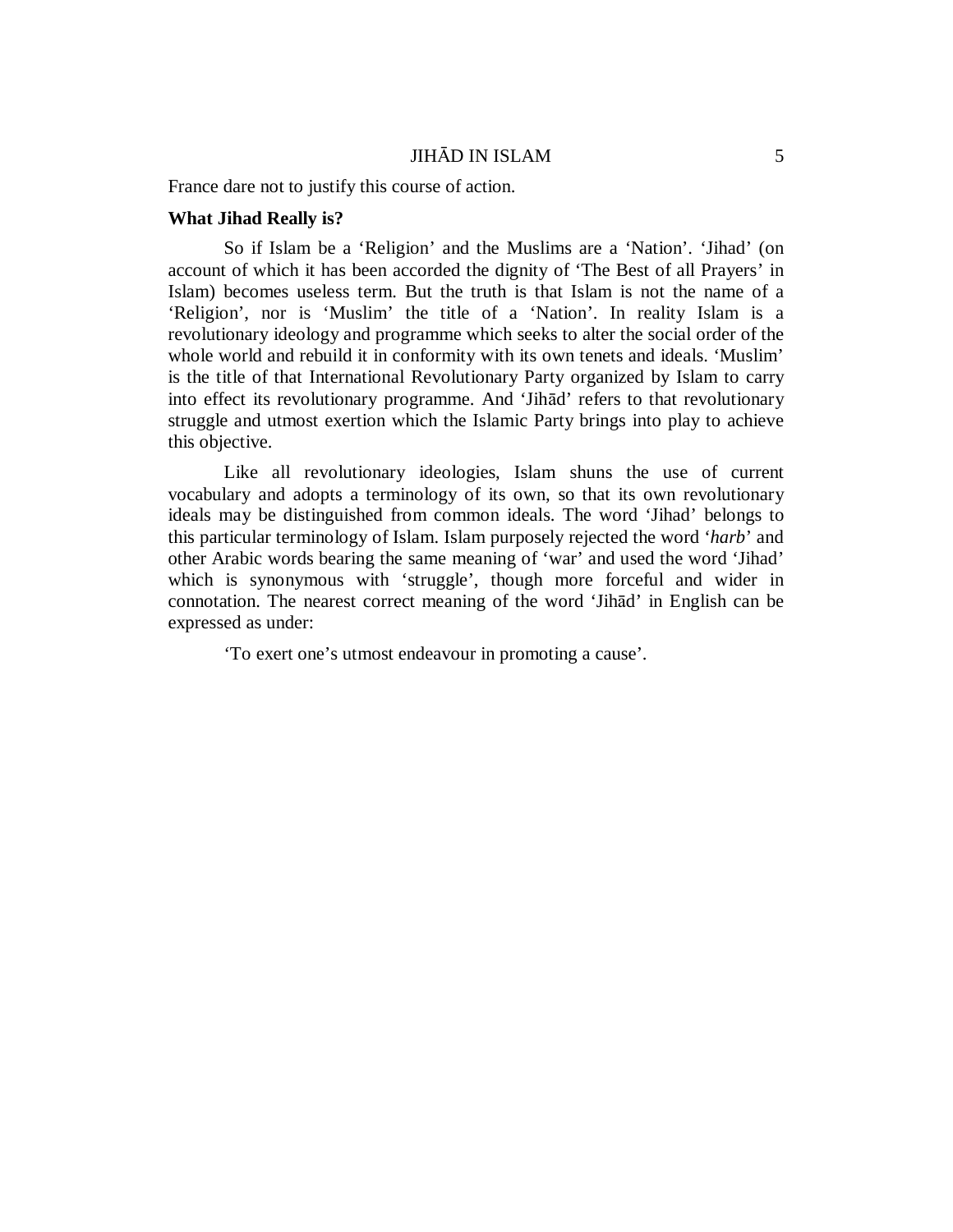The question is why was the use of this new word preferred to the exclusion of all older synonyms? The answer to this question is none else than that the word 'war' was and is still being used for struggles between Nations and States which are waged for the achievement of individual or national self-interest. The motive forces behind these conflicts are such individual or collective purposes as are completely devoid of any ideological bias or support for certain principles. Since Islamic War does not belong to this category, Islam shuns the use of the word 'war' altogether. Islam has no vested interest in promoting the cause of this or that Nation. The hegemony of this or that State on the face of this earth is irrelevant to Islam. The sole interest of Islam is the welfare of mankind. Islam has its own particular ideological standpoint and practical programme to carry out reforms for the welfare of mankind. Islam wishes to destroy all states and governments anywhere on the face of the earth which are opposed to the ideology and programme of Islam regardless of the country or the Nation which rules it. The purpose of Islam is to set up a state on the basis of its own ideology and programme, regardless of which nation assumes the role of the standard-bearer of Islam or the rule of which nation is undermined in the process of the establishment of an ideological Islamic State. Islam requires the earth—not just a portion, but the whole planet—not because the sovereignty over the earth should be wrested from one nation or several nations and vested in one particu-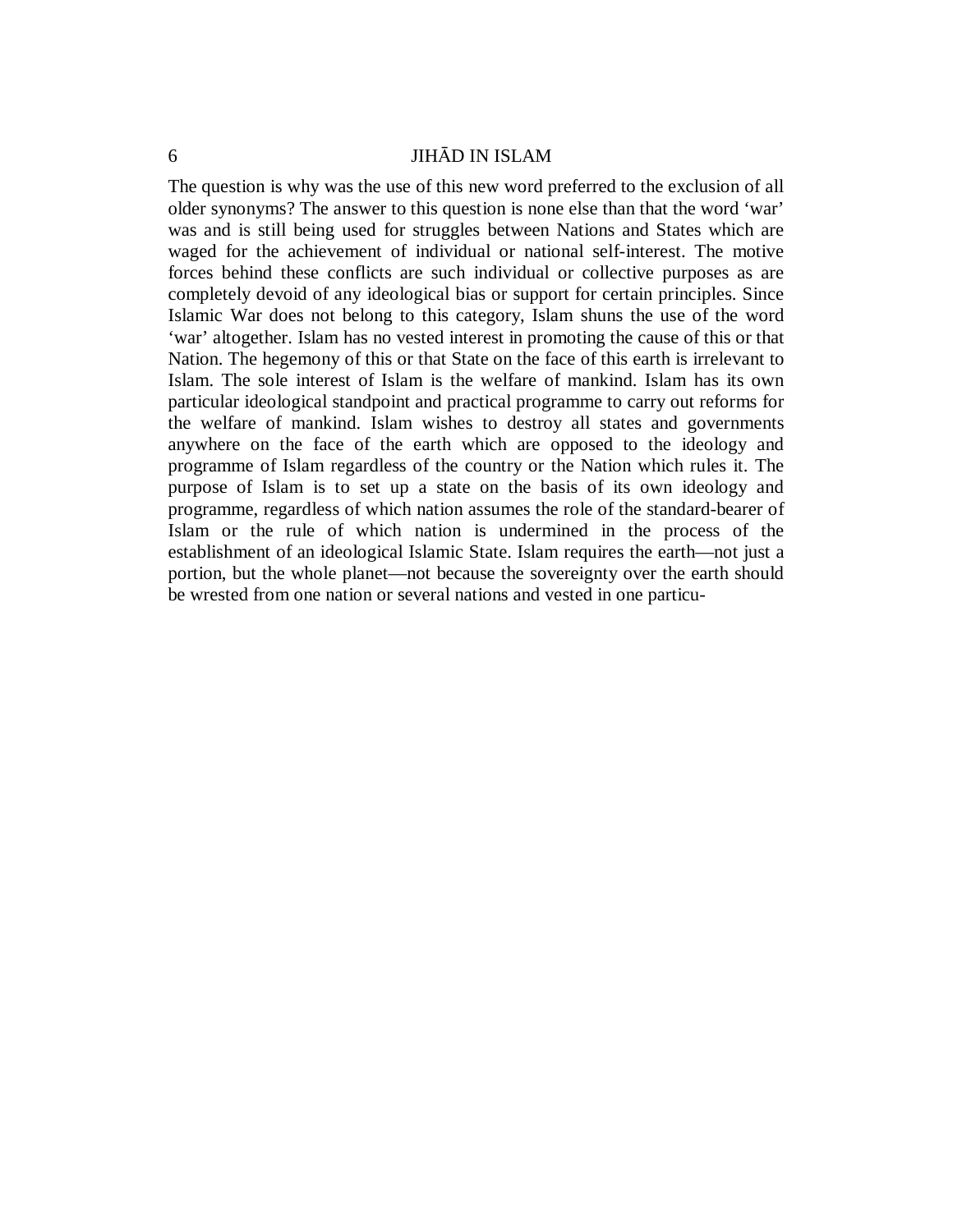lar nation, but because the entire mankind should benefit from the ideology and welfare programme or what would be truer to say from 'Islam' which is the programme of well-being for all humanity. Towards this end, Islam wishes to press into service all forces which can bring about a revolution and a composite term for the use of all these forces is 'Jihad'. To change the outlook of the people and initiate a mental revolution among them through speech or writing is a form of 'Jihad'. To alter the old tyrannical social system and establish a new just order of life by the power of sword is also 'Jihad' and to expend goods and exert physically for this cause is 'Jihad' too.

#### **'For the Cause of God'—the Essential Condition**

But the 'Jihad' of Islam is not merely a 'struggle'; it is a 'struggle for the Cause of God'. 'For the Cause of God is an essential condition for 'Jihad' in Islam. This expression is also part of the special terminology of Islam to which I have alluded above. Its literal meaning is 'In the way of God'. It is this translation which misled the people into believing that 'Jihad in the way of God' enjoined forcible conversion of other people to the faith of Islam, for the limited intellects of the people could take the expression 'in the way of God' to mean nothing else than that. But in the terminology of Islam this expression bears wider meaning. All such work as is undertaken for the collective well-being of mankind and in which the functionary has no vested interest in the present world, his sole interest being to win the favour of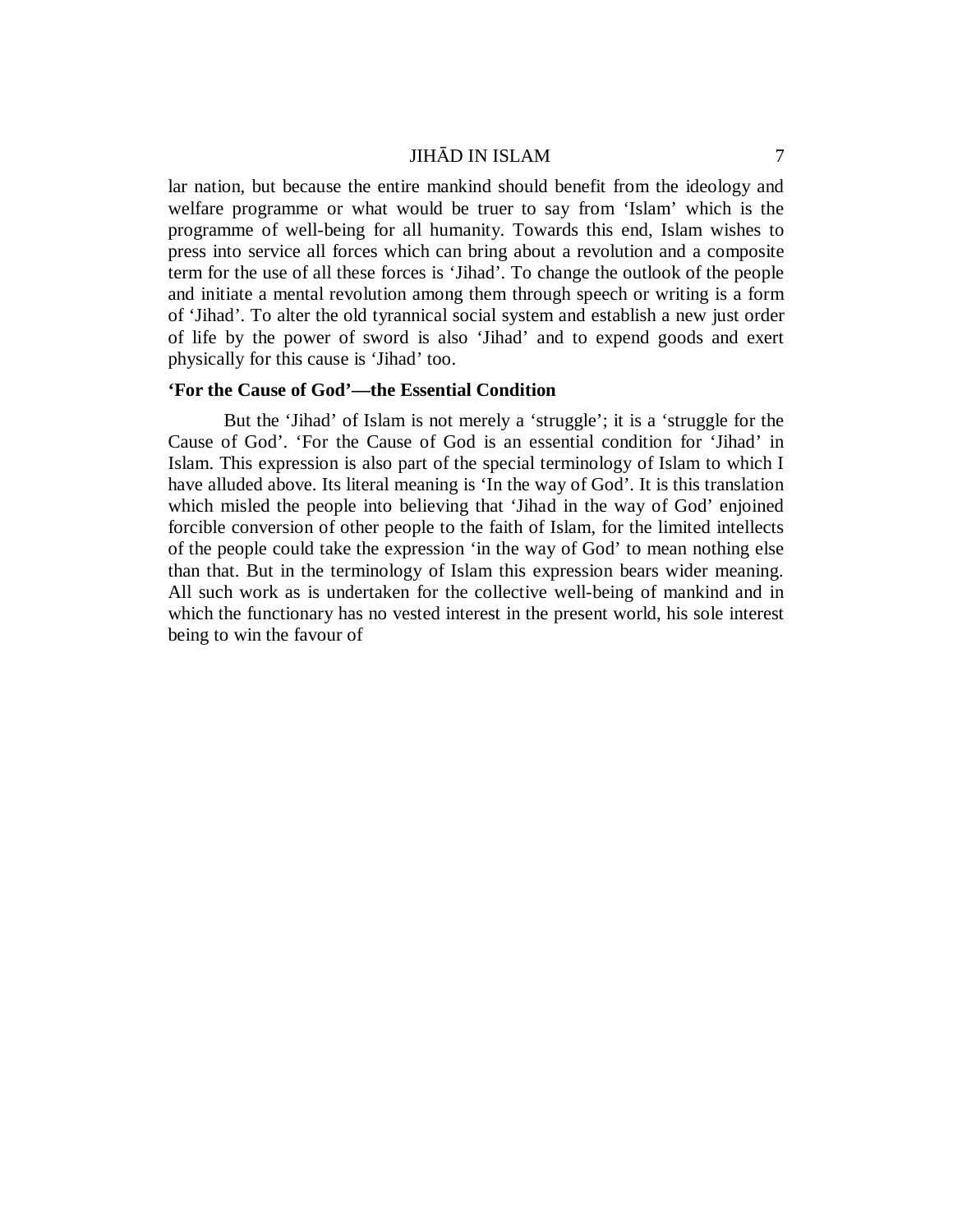God, is regarded in Islam as an 'act in the way of God'. To take an instance, if you give away something in charity in anticipation of receiving some material or moral dividend in this world, it would not be regarded as an 'act in the way of God'. But if it is your desire to win the pleasure of God by affording assistance to a poor man, this charitable act would be deemed to have been done 'in the way of God'. Hence the term 'in the way of God' is reserved for such deeds only as are undertaken with perfect sincerity, without any thought of gaining a selfish end, and executed on the understanding that to afford benefit to other human beings is a means of winning the pleasure of God and the sole purpose of human life is to win the favour of the Creator of the universe.

The condition 'in the cause of God' has been attached to 'Jihād' for the same reason. It strictly implies that when a person or a group arises to carry out a revolution in the system of life and to establish a new system in conformity with the ideology of Islam, he or they should keep no selfish motives in mind while offering sacrifices and executing acts of devotion for the Cause. The aim should not be to knock out an Emperor and occupy the vacant throne i.e., to become a Caesar replacing another Caesar. The objectives of the struggle should be completely free from the taint of selfish motives like gaining wealth or goods, fame and applause, personal glory or elevation. All sacrifices and exertions should be directed to achieve the one and the only end i.e., the establishment of a just and equitable social order among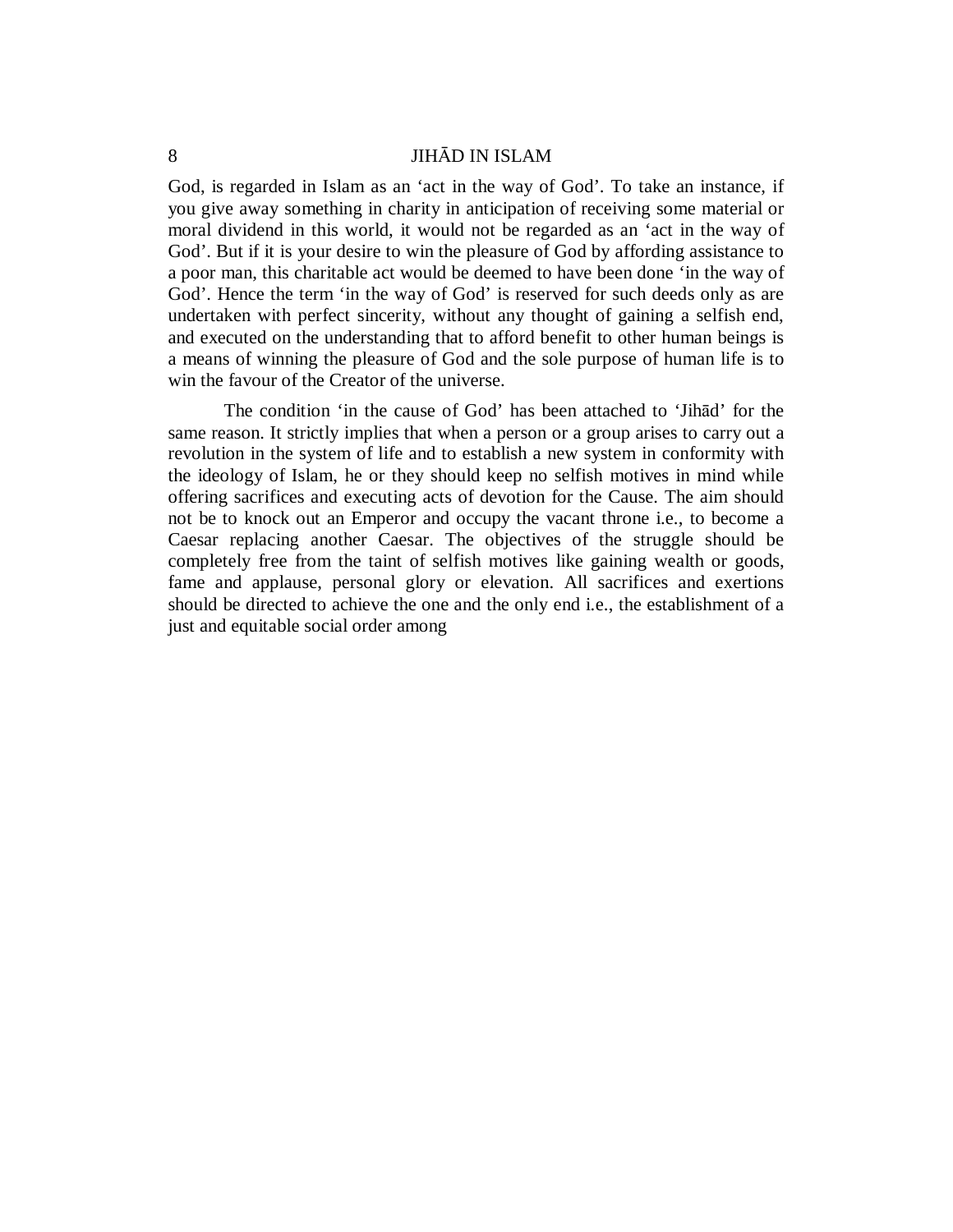human beings; and the only reward in view should be to gain the favour of God. The Holy Qur'an says:

'Those who believe fight in the way of God and the unbelievers fight in the way of Tāghūt (Devil)'. (4: 76)

The word *T*ā*gh*ū*t* is derived from '*Tughian*' (the deluge) which bears the meaning 'to cross the limit'. When the river crosses its boundaries we say 'the deluge has come'. Similarly, when man transgresses all lawful bounds and exerts himself to assume the position of the Lord over human beings or to expropriate more goods than are rightfully his due, this is called as 'fighting in the way of *T*ā*gh*ū*t*'. In contrast to this 'fighting in the way of God' refers to the struggle for the establishment of God's just order in the world. The fighter's aim is to abide by the law of God himself and enforce it among other human beings. In connection with this point, the Holy Qur an says:

'We shall confer dignity in the Eternal world upon those who do not seek to establish their might in the world and do not wish to create strife. Success in the world Hereafter awaits those who are God-fearing'. (28: 83)

It is reported in the Traditions that an individual enquired from the Holy Prophet (peace be upon him), "What does 'war in the cause of Allah' imply? A man fights to obtain goods. Another engages in battle to secure a reputation for valour. A third man fights to wreak vengeance upon the other or is impelled to fight for national honour. Who, among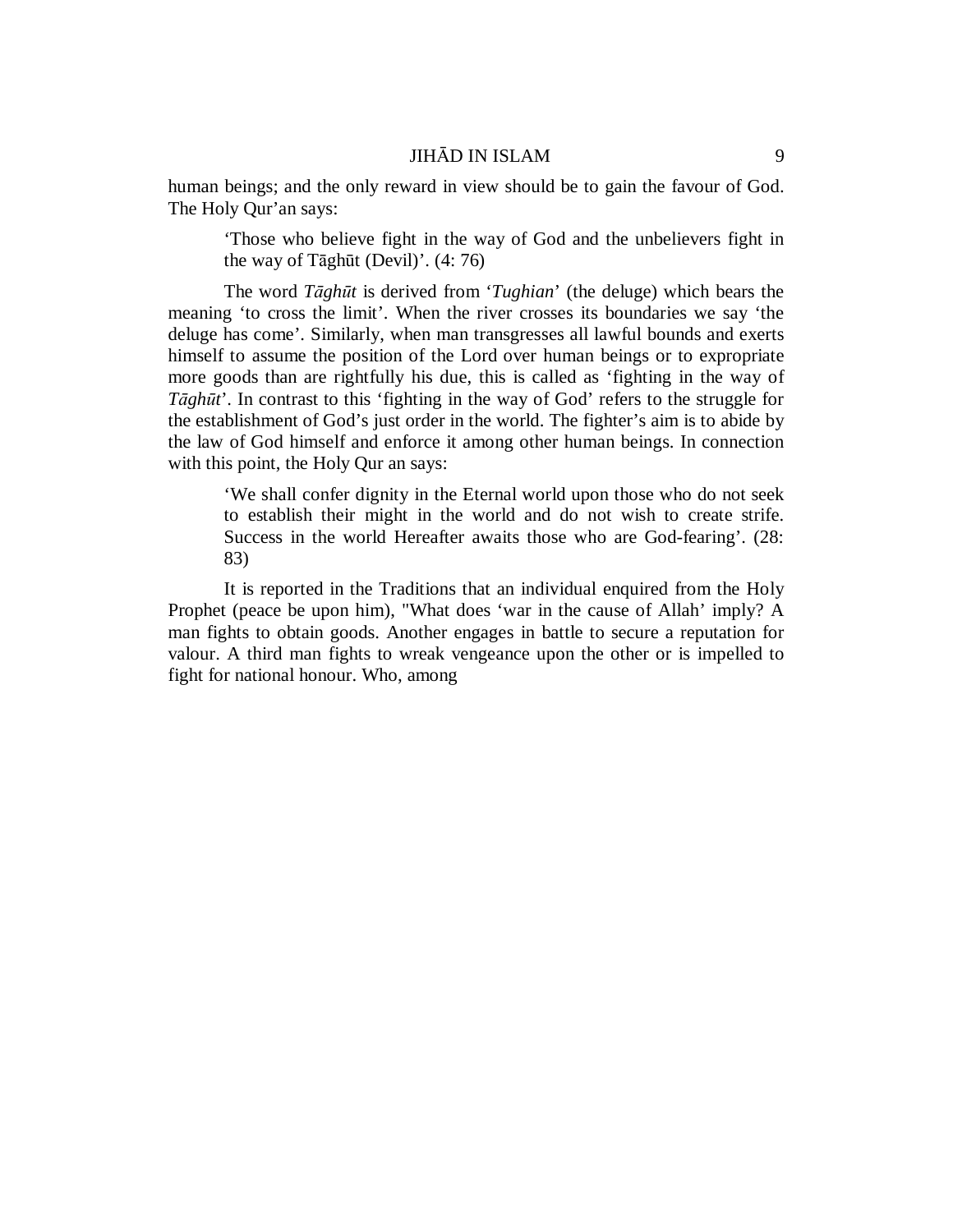these men, is a fighter 'in the way of God" The Holy Prophet (peace be upon him) answered: "None. Only he fights in the way of the Lord who holds no other purpose than the glorification of God".

Another tradition relates: "If a man engaged in battle entertains in his heart a desire to obtain out of the war only a rope to tie his camel with, his reward shall be forfeited".

God accepts only such needs as are executed for the purpose of obtaining His Goodwill and the doers seek to serve no personal or collective objectives. Hence from the standpoint of Islam, the condition 'in the way of God' is of utmost importance in relation to 'Jihad'. Mere striving is done by all living creatures in the world. Every one is doing his utmost to secure his purpose. But the most important, nay, the fundamental ideal among the revolutionary doctrines of that Revolutionary Party called 'Muslims' is to expend all the powers of body and soul, your life and goods in the fight against the evil forces of the world, not that having annihilated them you should step into their shoes, but in order that evil and contumacy should be wiped out and God's Law should be enforced in the world. After having briefly elucidated the meaning of Jihad and the significance of the clause 'in the way of God', I wish to explain in brief terms the Revolutionary Creed which Islam upholds so that it may be easily understood why Jihād is needed and what is the objective of Jihad?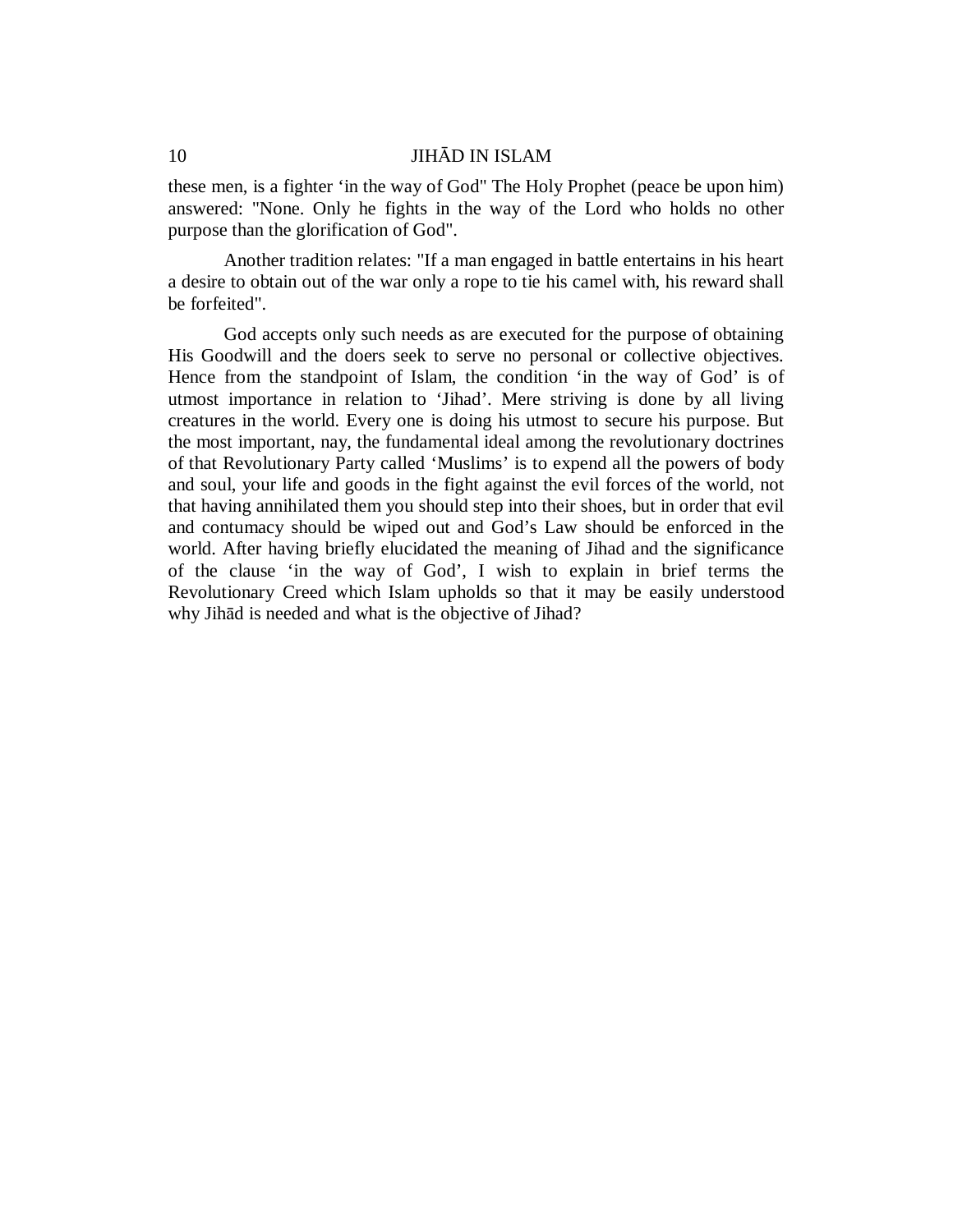## THE REVOLUTIONARY CREED OF ISLAM

The Revolutionary Creed of Islam, in a nutshell, is:

'O people! Offer worship to that God alone Who created you'. (2: 21)

The call of Islam is not addressed to the workers, landholders, peasants or industrialists; it is directed to the whole of human race. Islam addresses man in his capacity as human being. If you entertain the conceit that you are a demi-god, dispel it because none of you has the right to demand worship and unconditional submission from fellow human beings. All of you should affirm devotion to one God and in the devotion to the divine, you should all stand on a level of equality.

"Come to a word equal between us and you that we worship none but Allah, and that we associate no partner with Him, and that some of us take not others for Lords beside Allah. But if they turn away, then say, 'Bear witness that we have submitted to God". (3: 64)

This was the call for a universal and complete revolution. It loudly proclaimed 'Sovereignty belongs to no one except Allah.' No one has the right to become a self-appointed ruler of men and issue orders and prohibitions on his own volition and authority. To acknowledge the personal authority of a human being as the source of commands and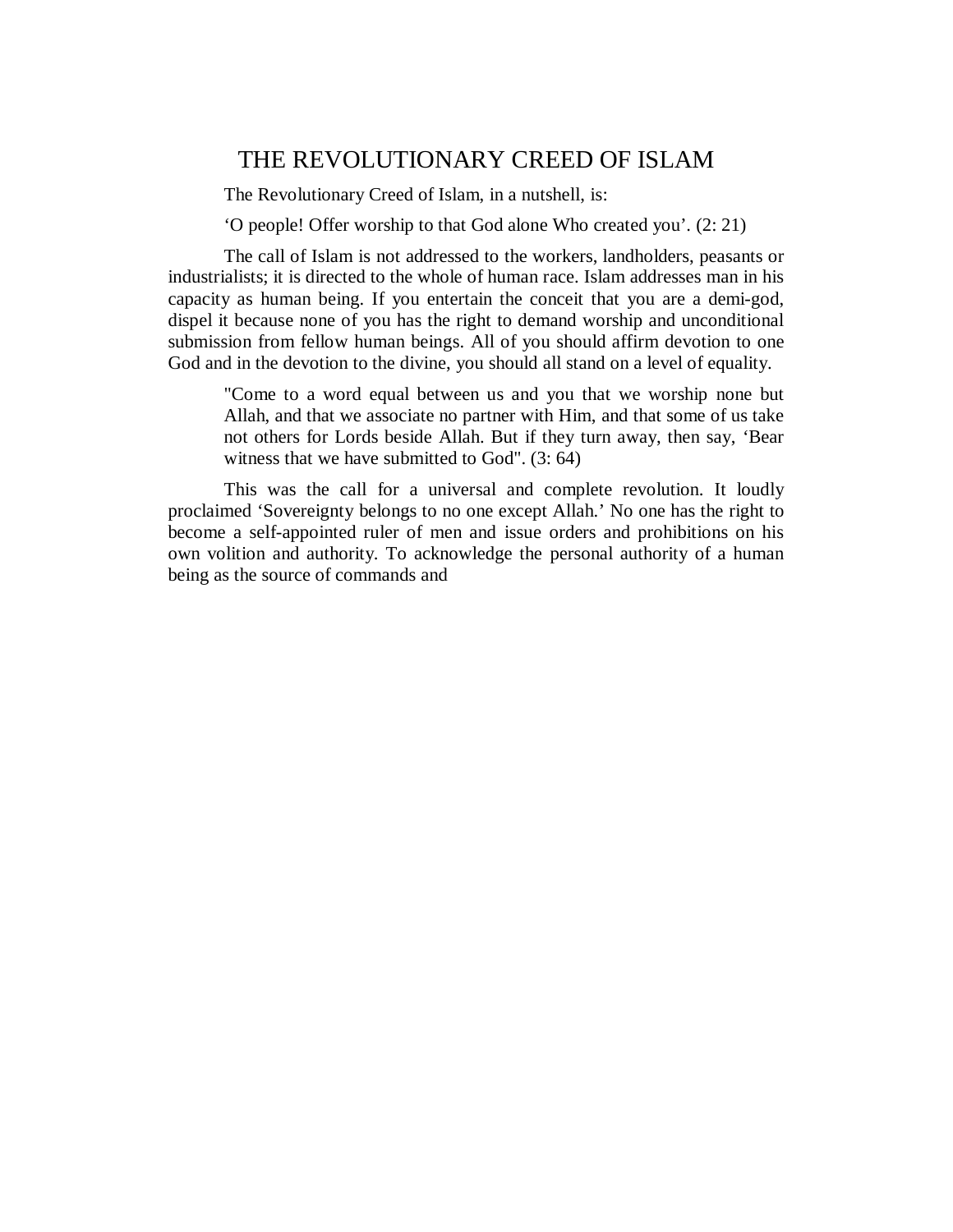prohibitions is tantamount to admitting him as the sharer in the Powers and Authority of God. And this is the root of all evils in the universe. God has instilled the correct spirit in man and has shown him the right way of life. The reason why human beings deviate from this straight path is that they forget God and consequently forget their own real worth. This state of affairs inevitably encourages some persons, dynasties or classes to claim Divine rights for themselves and taking undue advantage of their might they reduce general humanity to the status of their creatures. On the other hand also, this forgetfulness of God and of self leads a portion of mankind to affirm the Divinity of the Mighty of the World. They acquiesce in the right of the powerful men to issue commands and their own obligation to carry out those commands with servile devotion. This is the root-cause of tyranny, conflict and unlawful exploitation in the world and this is the target upon which Islam directs its first assault. Islam issues a clarion call:

"And obey not the dictate of those who transgress the bounds, who mischief in the earth and promote not order". (26: 151-152)

"And obey not him whose heart We have made heedless of Our Remembrance, who follows his low desires, and his case exceeds all (legitimate) bounds". (18: 28)

"Certainly Allah's curse is on the wrong-doers who obstruct (mankind) from the path of Allah and seek to make it crooked." (11: 18, 19)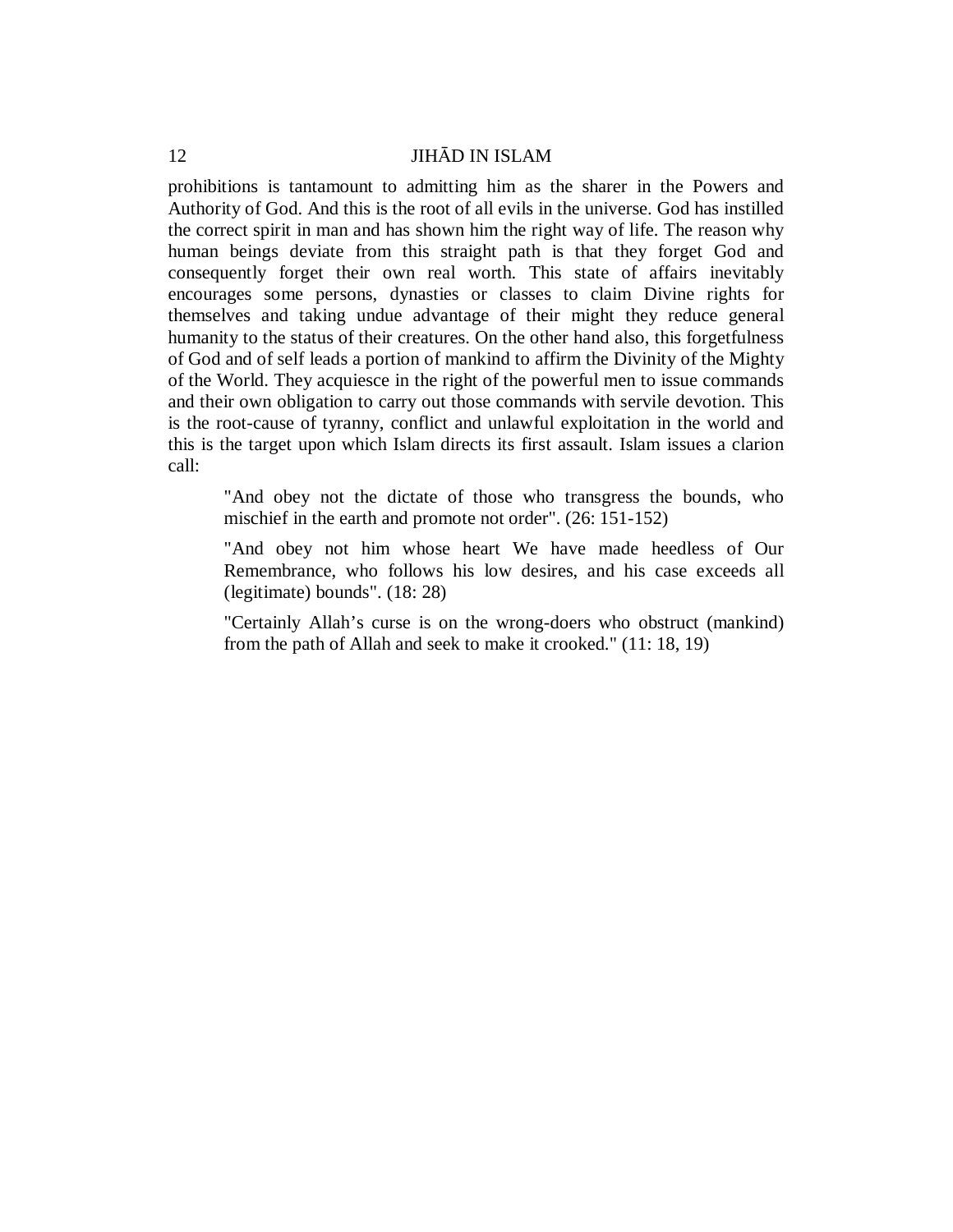Islam puts it to the people:

"Are many lords differing among themselves better or Allah, the One, the Almighty." (12: 39)

If you do not offer devotion to the One God, you shall never be free from the bondage of these small and false gods; in one form or another they shall obtain power over you and will inevitably create strife:

"Verily, the monarchs, when they enter a land, despoil it, and render the highest of its people into the lowest". (27: 34)

"And when he captures power he creates strife on earth. He spoils the fields and annihilates generations. And God disapproves of strife". (2: 35)

This is not the occasion to go into all the details. I wish to explain to you in brief terms and I want you to note the point that Islam's call for the affirmation of faith in one God and offering devotion to Him alone was not an invitation to follow a creed in the same conventional sense as the call of other religious creeds. In reality, it was an invitation to join a movement of social revolution. Its main brunt fell directly on those classes who, as divines in the religious sphere, kings, nobles and ruling classes in the political domain and as usurers, landholders and monopolists in the economic field of life, had reduced common humanity to the status of their slaves. At some places they had openly declared themselves to be lords besides Allah. They demanded obedience and devotion from the people as their hereditary rights or privileges based on class distinctions and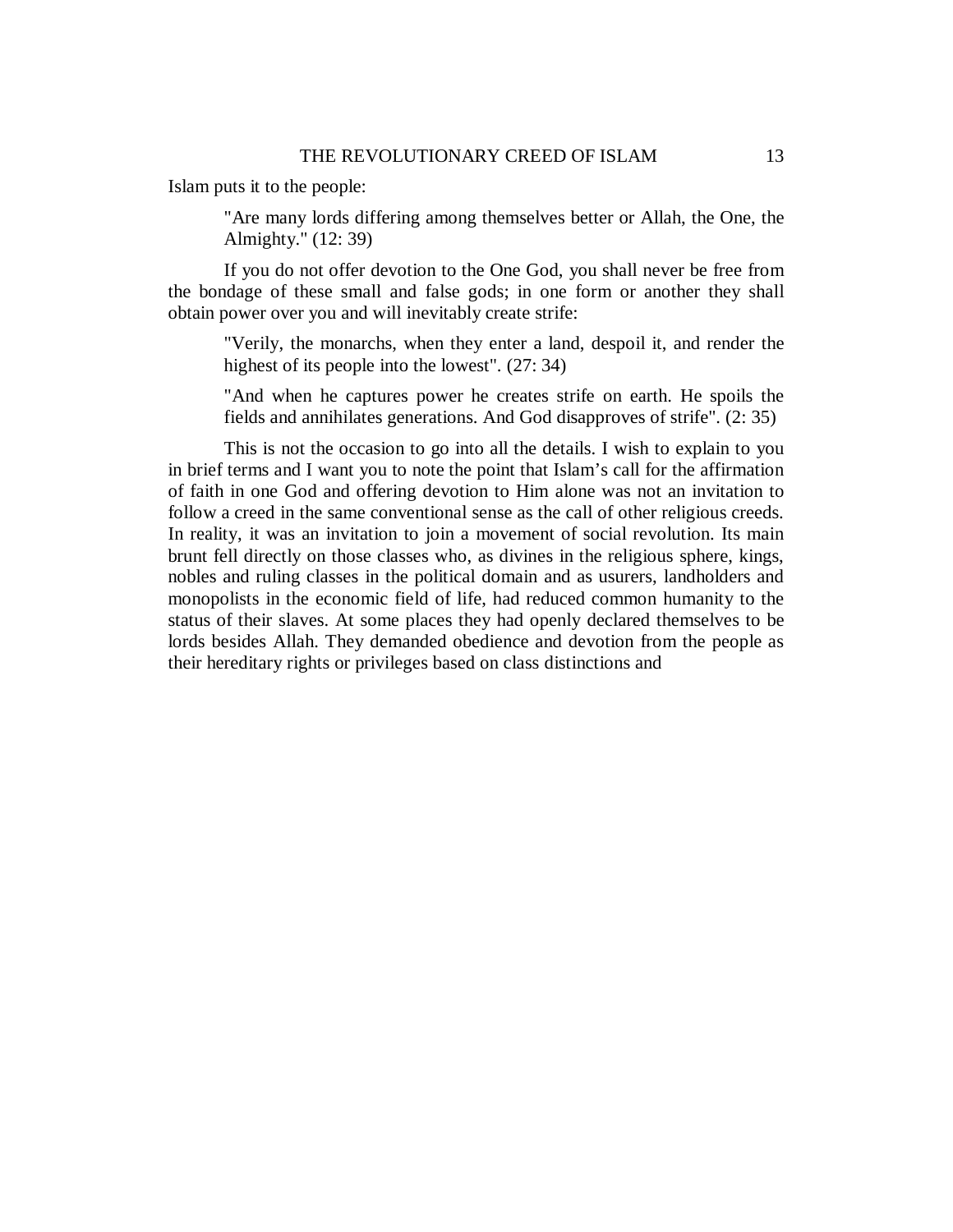brazenly declared:

"Who besides me is the deity of yours". (28: 38)

and

"I am your highest Lord"; (79: 34)

and

"I give life and cause death"; (2: 258)

and

"Who is greater in strength than us". (15: 41)

In other places, they had created false gods in the form of idols and temples in order to exploit the ignorance of the common people and taking over behind these idols and temples they hoodwinked mankind to acquiesce in their own divine rights.

Hence the call of Islam against heresy, polytheism and idolatry, and invitation to offer worship and devotion to one God only—all this came into direct conflict with the interests of the Government and of the classes which either supported its authority or drew support from it. It was because of this that whenever a prophet (peace be on him) proclaimed:

O people, obey Allah; none is your deity except God; (11: 84)

the Government of the day hastened to bar his way with all its might and main and the degenerate exploiting classes opposed him tooth and nail, for the call of the Prophet was never a metaphysical proposition; it was a charter of social revolution. Hence the ruling and exploiting classes smelt the menace of a political upheaval in the very first pronouncement of a prophet (peace be on him).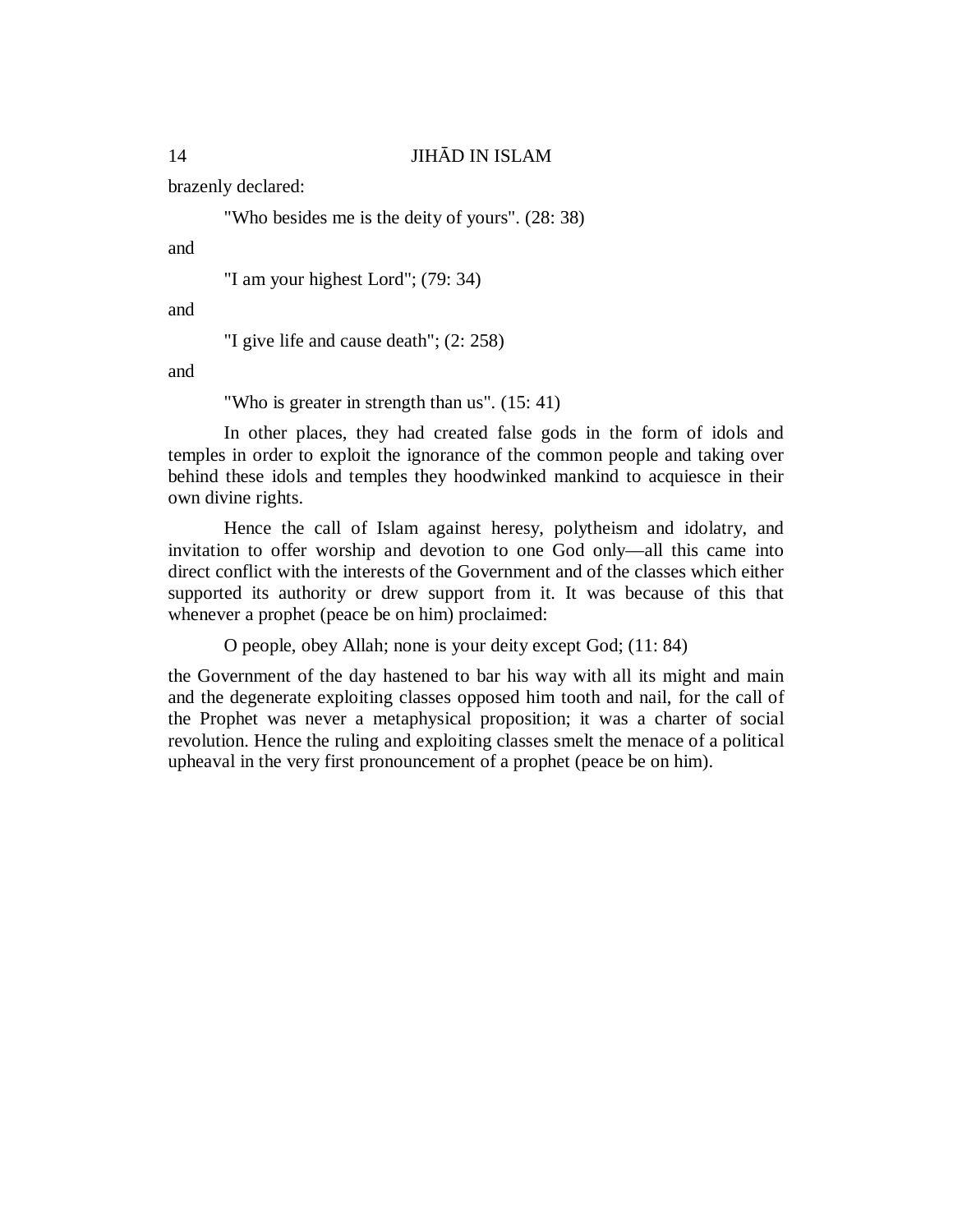#### THE REVOLUTIONARY CREED OF ISLAM 15

#### **The Characteristic Feature of the Revolutionary Creed of Islam**

There is no doubt that all the Prophets of God (peace be on them) without exception were Revolutionary Leaders, and the illustrious Prophet Muhammad (peace be upon him) was the greatest Revolutionary Leader. But the point at which a clear line of demarcation can be drawn between these God-worshipping Revolutionary Leaders and the general run of worldly revolutionaries is that these worldly revolutionaries, however, honest their intentions may be, can never attain to a correct level of justice and moderation. The revolutionaries of the world either rise from oppressed classes themselves or stand for upholding the rights of the oppressed. They, therefore, look at all matters from the standpoint of these classes alone The natural result is that their viewpoint is never impartial and purely humane. On the contrary their outlook is heavily biased in favour of one class and bears hatred and resentment for the other class. They prescribe a remedy for tyranny which is itself tyrannical and is revengeful in effect. It is not possible for them to shake off feelings of vendetta, jealousy and ill-will and plan an equitable and balanced social order which ensures the wellbeing of all persons. In striking contrast to this, whatever the severity of persecution to which the Prophets (peace be on them) were subjected, whatever the agonies they and their companions had to suffer at the hands of the oppressors, the Prophets (peace be on them) did not allow their personal feel-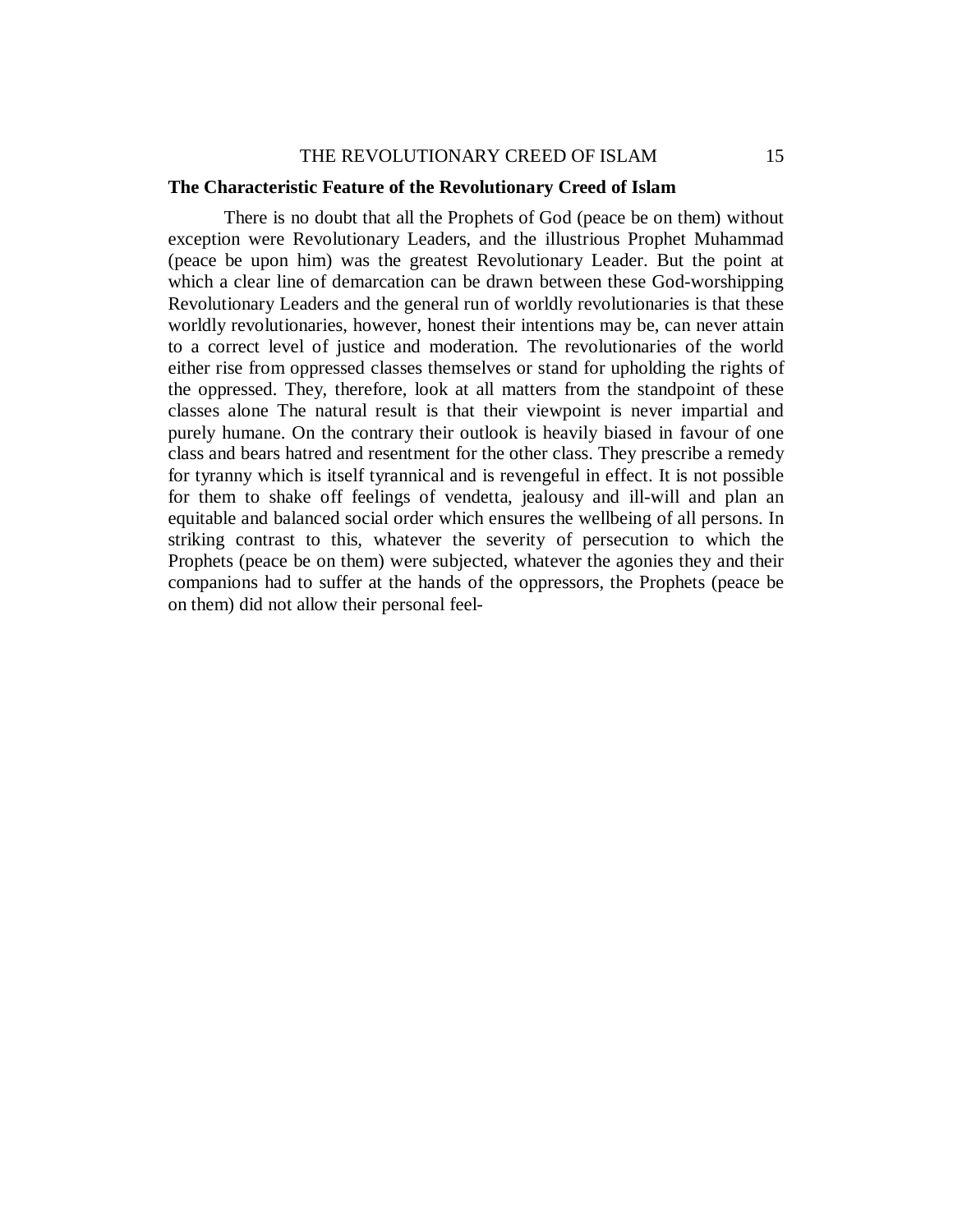ings to influence the course of their revolutionary movements. They acted under direct Guidance of their Lord. Since the Lord is above all human passions and He has no special connexion with any human group or class, nor does He entertain any grudge or feelings of animosity against any other class of human beings, so under His direct guidance the Prophets (peace be on them) viewed all matters with impartial justice in order to discover ways for securing collective well-being. They strove to devise a system in which each individual might feel content to remain within the limits of his rights, in which every man might fully enjoy his lawful rights and secure a perfect balance in the relationship between man and man and man and society. For this reason, the Revolutionary Movements launched by the Prophets (peace be on them) never assumed the character of class war They did not effect social reconstruction so as to secure the dominance of one class over the other but establish a just pattern of society which afforded equal opportunities to all human beings for self improvement and for obtaining material and spiritual excellence.

#### **The Need and Objective of Jihad**

It is an uphill task to describe in this brief treatise the details of the social order envisaged by Islam. I hope an occasion to do so will shortly present itself. Here, confining myself within the limits of the subject, the only point which I wish to elucidate is this: Islam is not merely a religious creed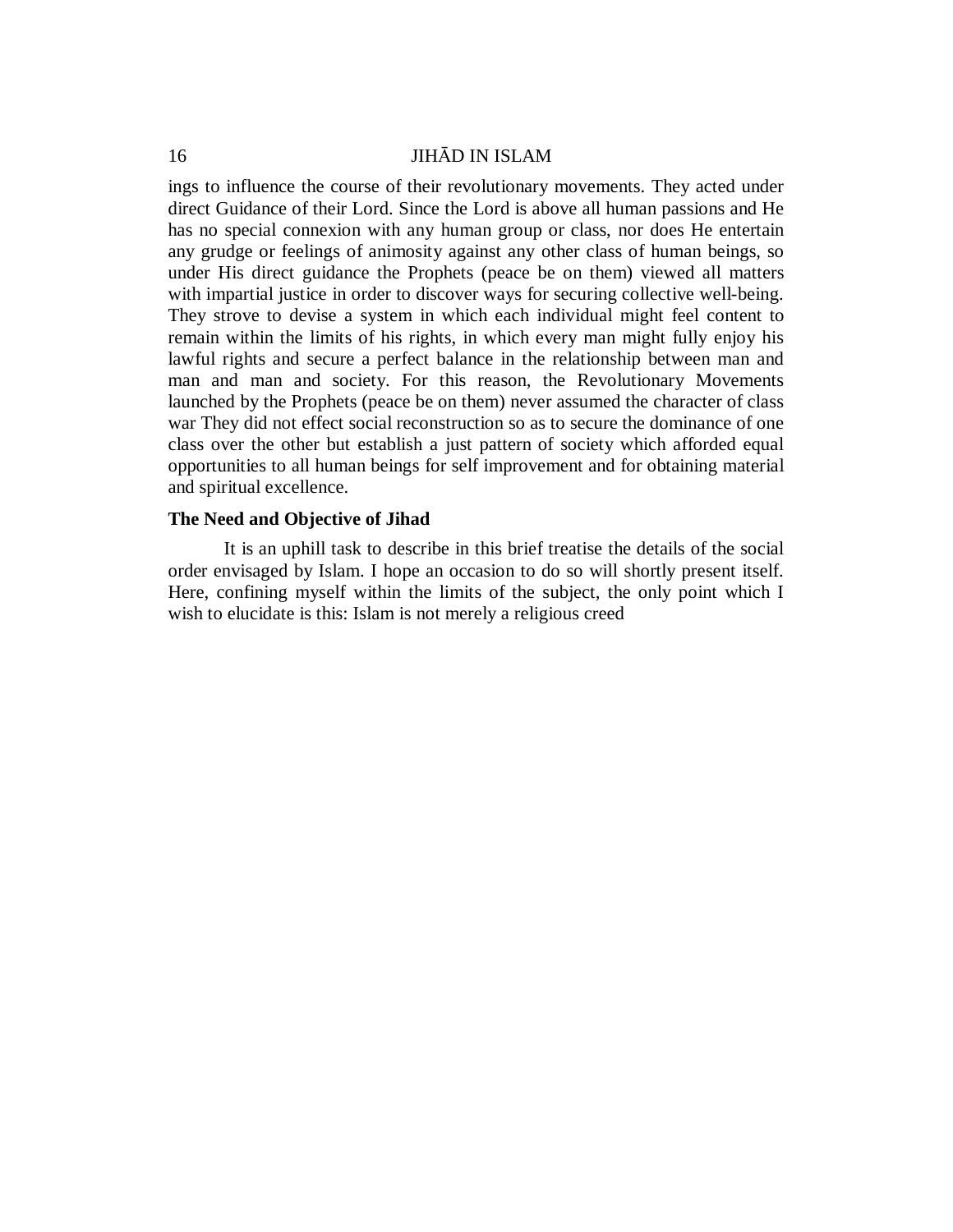#### THE REVOLUTIONARY CREED OF ISLAM 17

or compound name for a few forms of worship, but a comprehensive system which envisages to annihilate all tyrannical and evil systems in the world and enforces its own programme of reform which it deems best for the well-being of mankind. Islam addresses its call for effecting this programme of destruction and reconstruction, revolution and reform not just to one nation or a group of people, but to all humanity. Islam itself calls upon all the classes which oppress and exploit the people unlawfully, its call is addressed even to the kings and the noblemen to affirm faith in Islam and bind themselves to remain within the lawful limits enjoined upon them by their Lord. Islam impresses upon them that if they accept this just and righteous system, they will gain peace and salvation. This system harbours no animosity against any human being. Our animosity is directed against tyranny, strife, immorality and against the attempt of an individual to transgress his natural limits and expropriate what is not apportioned to him by the natural law of God. Those who affirm faith in this ideology become members of the party of Islam and enjoy equal status and equal rights without distinction of class, race, nation or the country to which they belong. In this manner, an International Revolutionary Party is born to which Qur'an gives the title of 'Hizb Allah' and which alternatively is known as Islamic Party or the Ummah of Islam'. As soon as this party is formed, it launches the struggle to obtain the purpose for which it exists. The rationale for its existence is that it should en-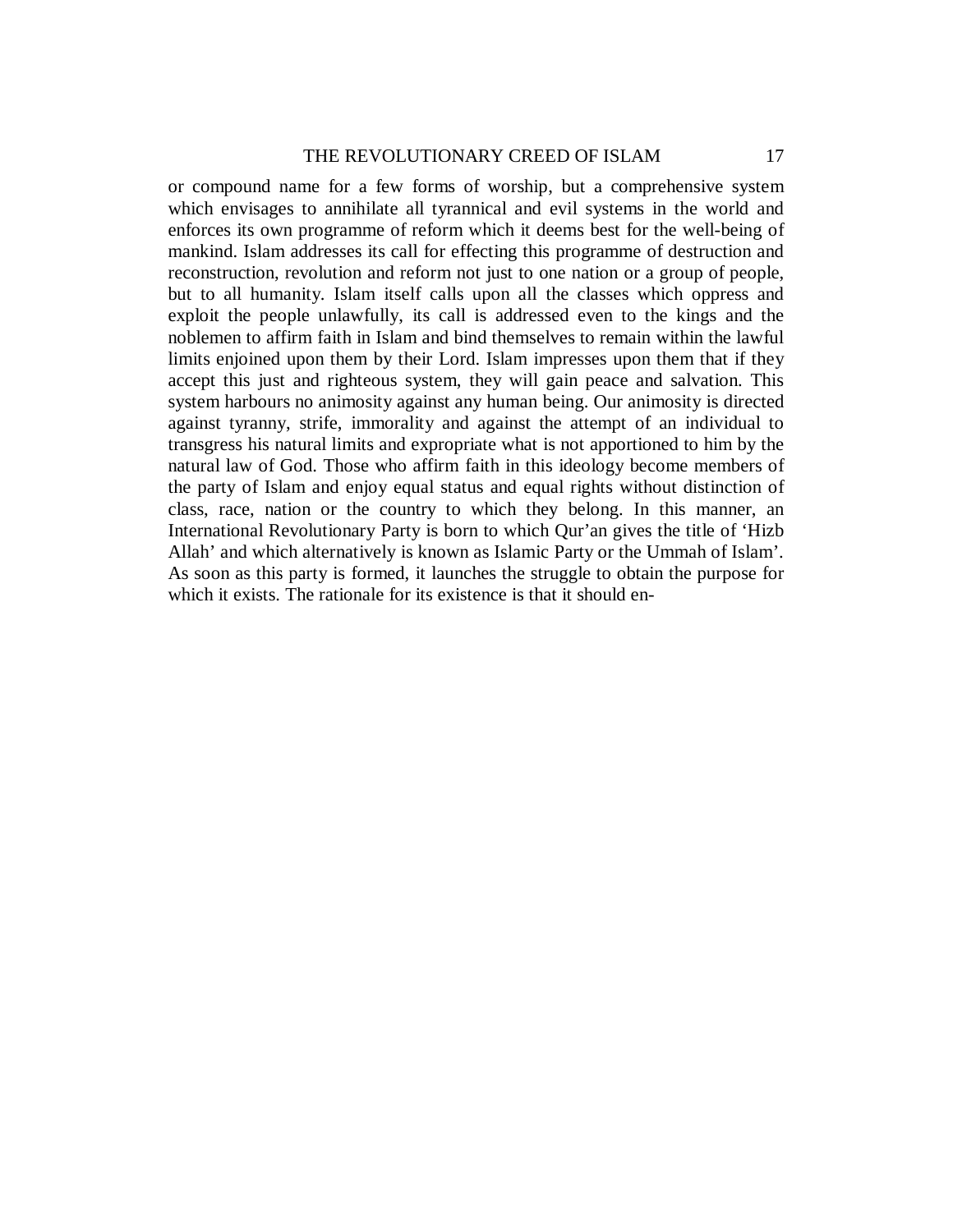deavour to destroy the hegemony of an un-Islamic system and establish in its place the rule of that social and cultural order which regulates life with balanced and humane laws, referred to by the Qur'an with the comprehensive term 'the word of God'. If this party does not strive to effect a change in the government and establish the Islamic system of government, the very basis on which this party exists is knocked out, for this party comes into existence to secure no other purpose than the above and there is no use for this party save that it should struggle for the cause of God. The Holy Qur'an enunciates only one purpose of the genesis of this party and that is:

"You are the best people, raised for mankind, exhorting good and warding off evil and believing in Allah." (3: 110)

These men who propagate religion are not mere preachers or missionaries, but the functionaries of God, (so that they may be witnesses for the people), and it is their duty to wipe out oppression, mischief, strife, immorality, high handedness and unlawful exploitation from the world by force of arms. It is their objective to shatter the myth of the divinity of demi-gods and false deities and reinstate good in place of evil.

- (1) "And fight them until there is no persecution and religion is professed for Allah." (2: 193).)
- (2) "If you do not do (that you are enjoined) there will be mischief in the earth and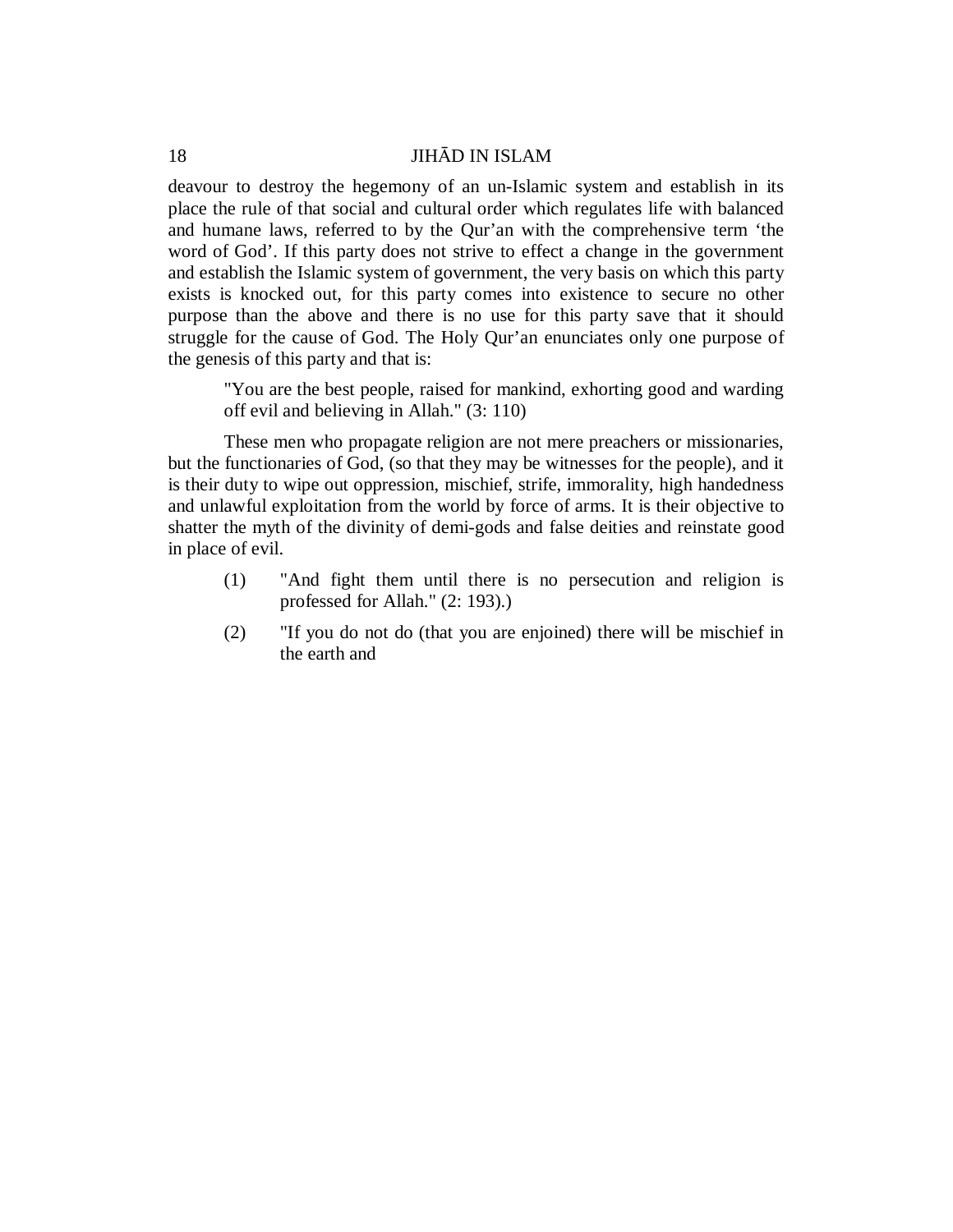#### THE REVOLUTIONARY CREED OF ISLAM 19

tremendous disorder". ( 8: 73)

(3) "He is Who sent His Messenger with guidance and the religion of truth, he may make it dominant over all religions, even if the polytheists resent it". ( 9: 33)

Hence this party is left with no other choice except to capture State Authority, for an evil system takes root and flourishes under the patronage of an evil government and a pious cultural order can never be established until the authority of Government is wrested from the wicked and transferred into the hands of the reformers. Apart from reforming the world, it becomes impossible for the party itself to act upon its own ideals under an alien state system. No party which believes in the validity and righteousness of its own ideology can live according to its precepts under the rule of a system different from its own. A man who believes in communism cannot order his life on the principles of communism while in England or America, for the capitalistic state system will bear down on him with all its power and it will he quite impossible for him to escape the retribution of the ruling authority. Likewise, it is impossible for a Muslim to succeed in his intention of observing the Islamic pattern of life under the authority of a non-Islamic system of government. All rules which he considers wrong; all taxes that he deems unlawful; all matters which he believes to be evil; the civilization and way of life which, in his view, are wicked; the education system which seems to him as fatal—all these will be so inexorably imposed on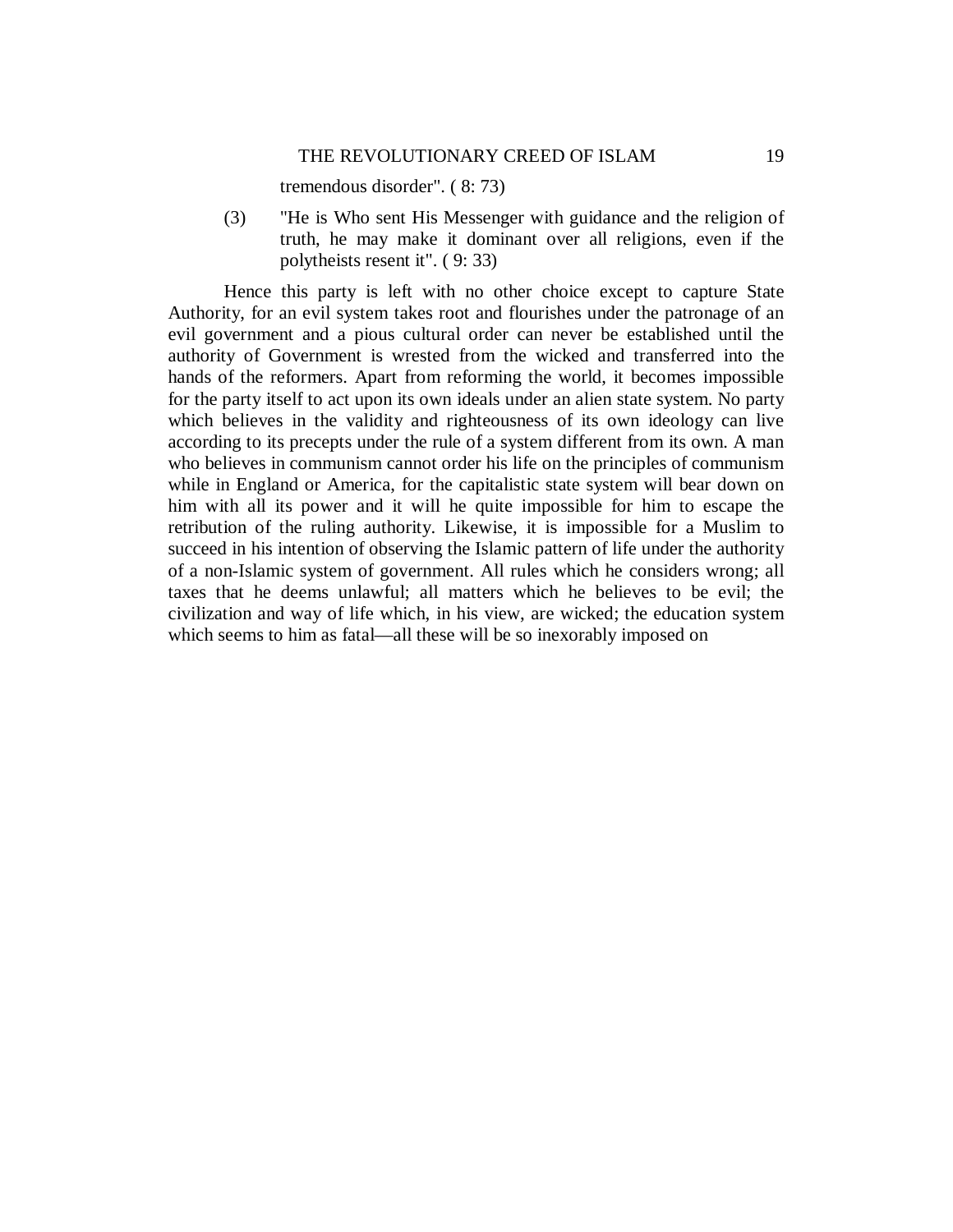him, his home and his children that evasion will become impossible. Hence a person or a group of persons are compelled by the innate demand of their faith to strive for the extirpation of the rule of an opposing ideology and setting up a government which follows the programme and policies of their own faith, for under the authority of a government professing inimical doctrines, that person or group of persons cannot act upon their own belief. If these people evade their duty of actively striving for this end, it clearly implies that they are hypocrites and liars in their faith.

"May Allah forgive you (O Muhammad) Why didst you permitted them (to remain behind) till had become manifest to you those who were truthful and who were liars. Those who believe in Allah and the Last Day, will not seek permission (for exemption) from striving with their riches and their lives. And Allah knows the righteous Only those will seek permission from you (to be exempted) who do not believe in Allah and the Last Day and whose hearts are full of doubts and in their doubts they waver." (9: 43-45)

In these words, the Qur'an has given a clear and definite decree that the acid test of the true devotion of a party to its convictions is whether or not it expends all its resources of wealth and life in the struggle for installing its faith as the ruling power in the State. If you suffer the authority of an inimical doctrine in the State, it is a proof positive that your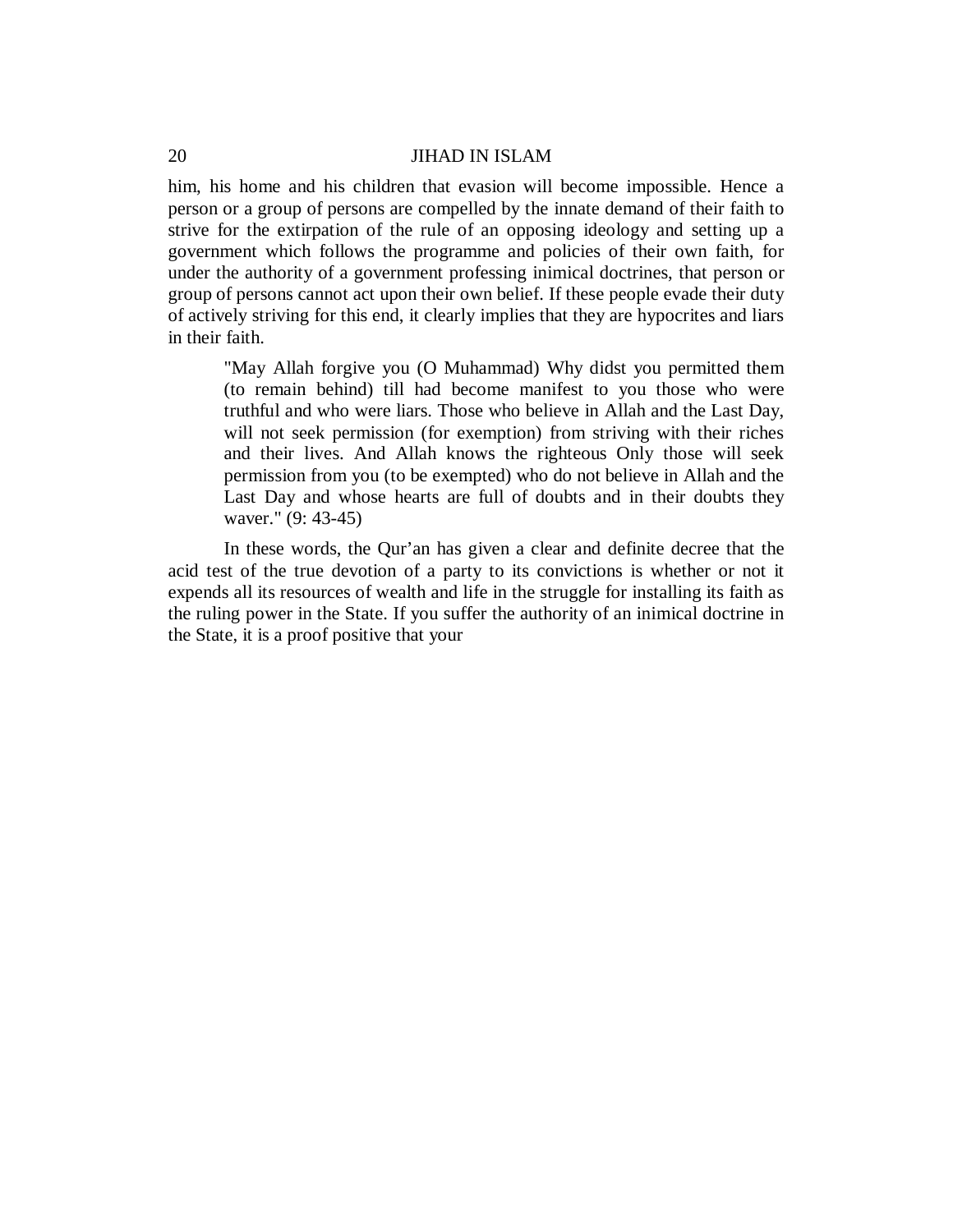#### THE REVOLUTIONARY CREED OF ISLAM 21

faith is false and the natural result of this is, and can only be this, that your nominal devotion to the doctrine of Islam will also finally wear off. To begin with, you will endure the rule of an inimical system with disdain. Gradually, however, you will learn to live with it until your contempt will change into a liking for this rule. Finally, it will come to such a pass that you will serve as a pillar of support for the establishment and maintenance of the State rule of an opposing ideology. You will then expend your wealth and life in the struggle for the installation and upholding the un-Islamic doctrines in place of the ideology of Islam. Your own resources will be utilised in resisting the establishment of Islamic ideology as ruling power in the State. At this stage, no other difference except hypocritical professions of devotion to Islam, an abominable falsehood and a deceitful title will distinguish you from the infidels. The Holy Prophet (peace of Allah be upon him) has clearly explained this fact in the Traditions:

"I swear by God Who has Power over my life, you shall have to enforce good and crub [curb] evil and arrest the hand of the evil-doer and turn it by force to do right or the inevitable consequences of the natural law of God will be manifested in this fashion that the intentions of the hearts of the evil-doers will influence your hearts and like them you shall also be damned"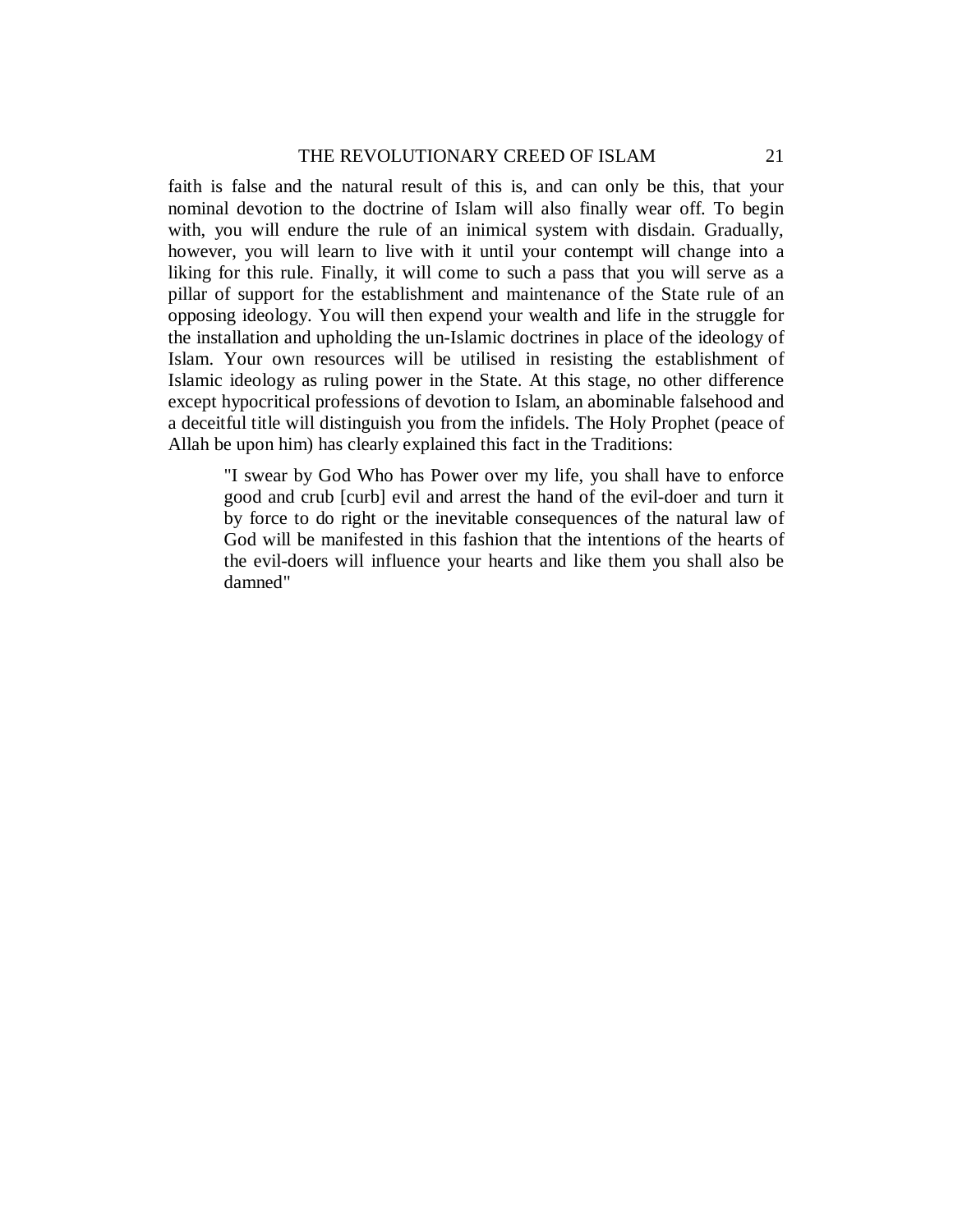## A WORLD REVOLUTION

It must be evident to you from this discussion that the objective of the Islamic ' Jihād' is to eliminate the rule of an un-Islamic system and establish in its stead an Islamic system of state rule. Islam does not intend to confine this revolution to a single state or a few countries; the aim of Islam is to bring about a universal revolution. Although in the initial stages it is incumbent upon members of the party of Islam to carry out a revolution in the State system of the countries to which they belong, but their ultimate objective is no other than to effect a world revolution. No revolutionary ideology which champions the principles of the welfare of humanity as a whole instead of upholding national interests, can restrict its aims and objectives to the limits of a country or a nation. The goal of such an all-embracing doctrine is naturally bound to be world revolution. Truth cannot be confined within geographical borders. Truth demands that whatever is right on this side of the river or the mountain is also right on the other side of the river or mountain; no portion of mankind should be deprived of the Truth; wherever mankind is being subjected to repression, discrimination and exploitation, it is the duty of the righteous to go to their succour. The same conception has been enunciated by the Holy Qur'an in the following words:

"What has happened to you? Why don't you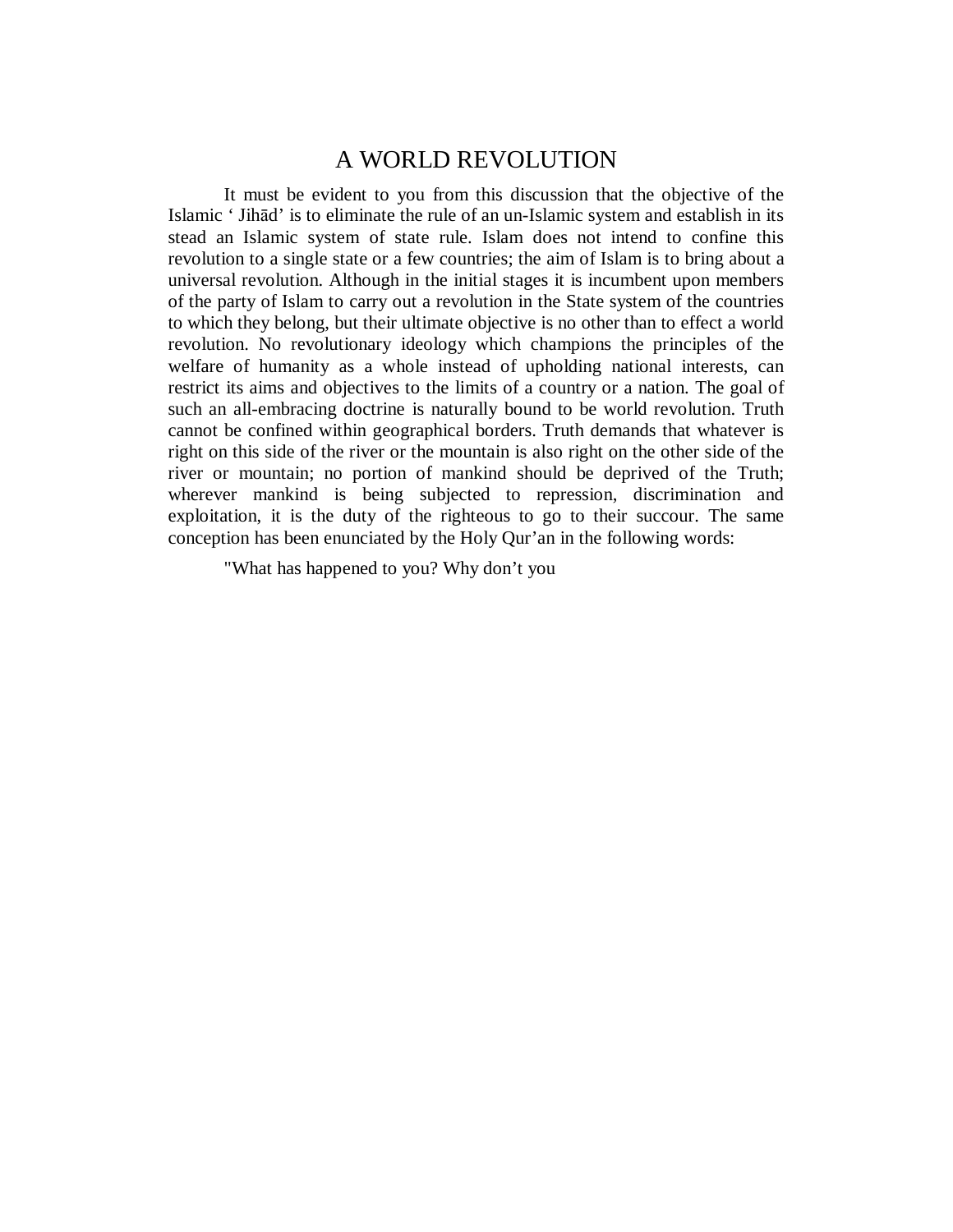fight in the way of God in support of men, women and children, whom finding helpless, they have repressed; and who pray, "O God! liberate us from this habitation which is ruled by tyrants". (4: 75)

Moreover, notwithstanding the national or country-wise divisions of mankind, human relations and connexions have a universal significance so that no state can put her ideology into full operation until the same ideology comes into force in the neighbouring states. Hence it is imperative for the Muslim Party for reasons of both general welfare of humanity and self-defence that it should not rest content with establishing the Islamic System of Government in one territory alone, but to extend the sway of Islamic System all around as far as its resources can carry it. The Muslim Party will inevitably extend invitation to the citizens of other countries to embrace the faith which holds promise of true salvation and genuine welfare for them. Even otherwise also if the Muslim Party commands adequate resources it will eliminate un-Islamic Governments and establish the power of Islamic Government in their stead. It is the same policy which was executed by the Holy Prophet (peace of Allah be upon him) and his successor illustrious caliphs (may Allah be pleased with them). Arabia, where the Muslim Party was founded, was the first country which was subjugated and brought under the rule of Islam. Later the Holy Prophet (peace of Allah be upon him) sent invitations to other surrounding states to accept the faith and ideology of Islam. When the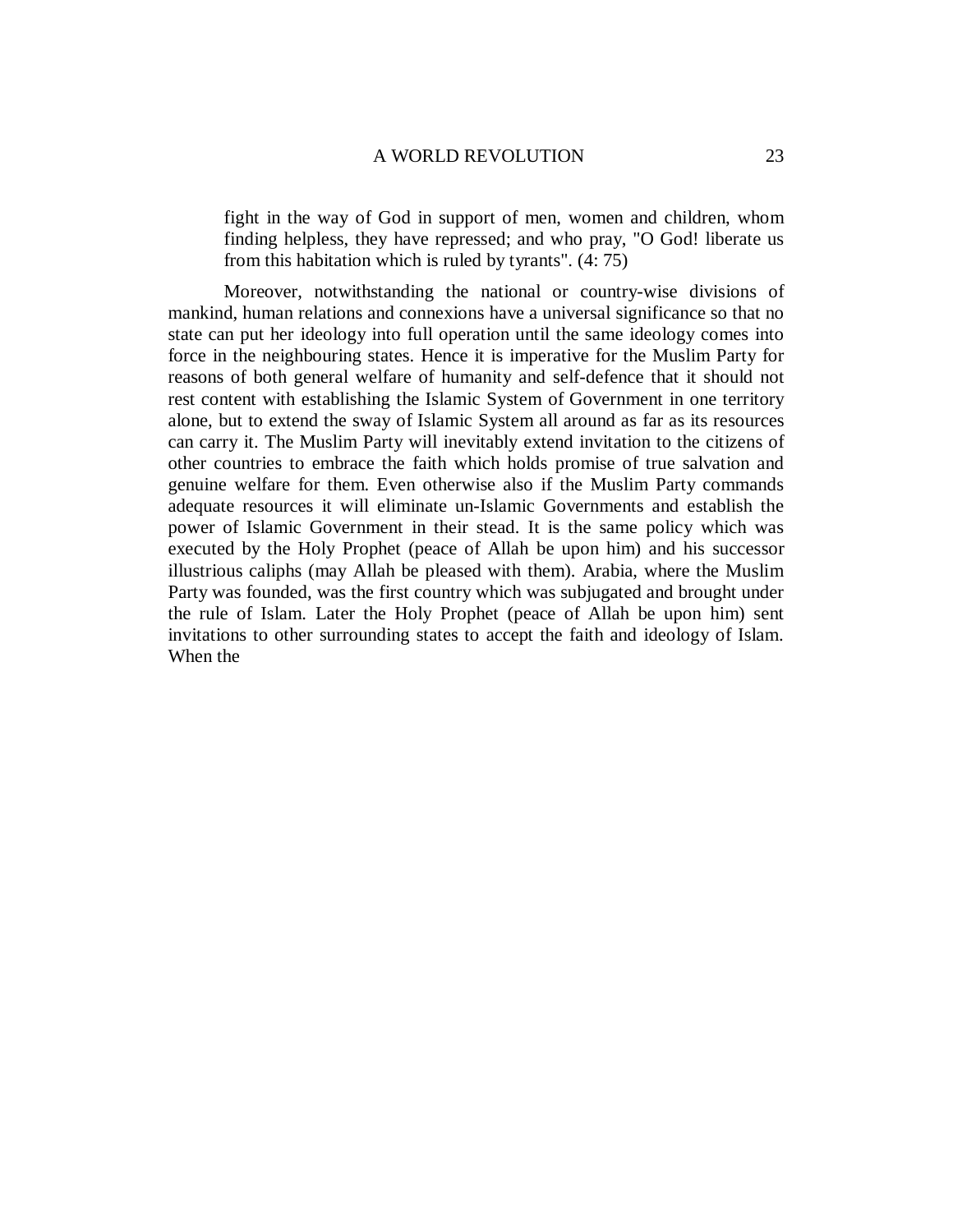ruling classes of those countries declined to accept this invitation to adopt the true faith, the Prophet (peace of Allah be upon him) resolved to take military action against them. The war of Tubuk was the first in the series of military actions. When Hadrat Abu Bakr (may Allah be pleased with him) assumed leadership of the Muslim Party after the Prophet (peace of Allah be upon him) have had left for his heavenly homes he launched an invasion of Rome and Iran, which were under the dominance of un-Islamic Governments. Later, Hadrat 'Umar (may Allah be pleased with him) carried the war to a victorious end. The citizens of Egypt, Syria, Rome and Iran initially took these military actions as evidence of the imperialist policy of the Arab nation. They believed that, like other nations, this nation had also set out on a course of enslaving other nations under the yoke of imperialism. It was owing to this misconception that they advanced under the banners of Caesar and Khosros to give battle to the Muslims. But when they discovered the revolutionary ideology of the Muslim Party; when it dawned on them that Muslim armies were not the champions of aggressive nationalism that they had no nationalistic objectives; that they had come with the sole object of instituting a just system; that their real purpose was to annihilate the tyrannical classes which had assumed divine powers and were trampling down their subjects under the patronage of despotic Caesars, kings, the moral sympathies of those downtrodden people turned towards the party of Islam. They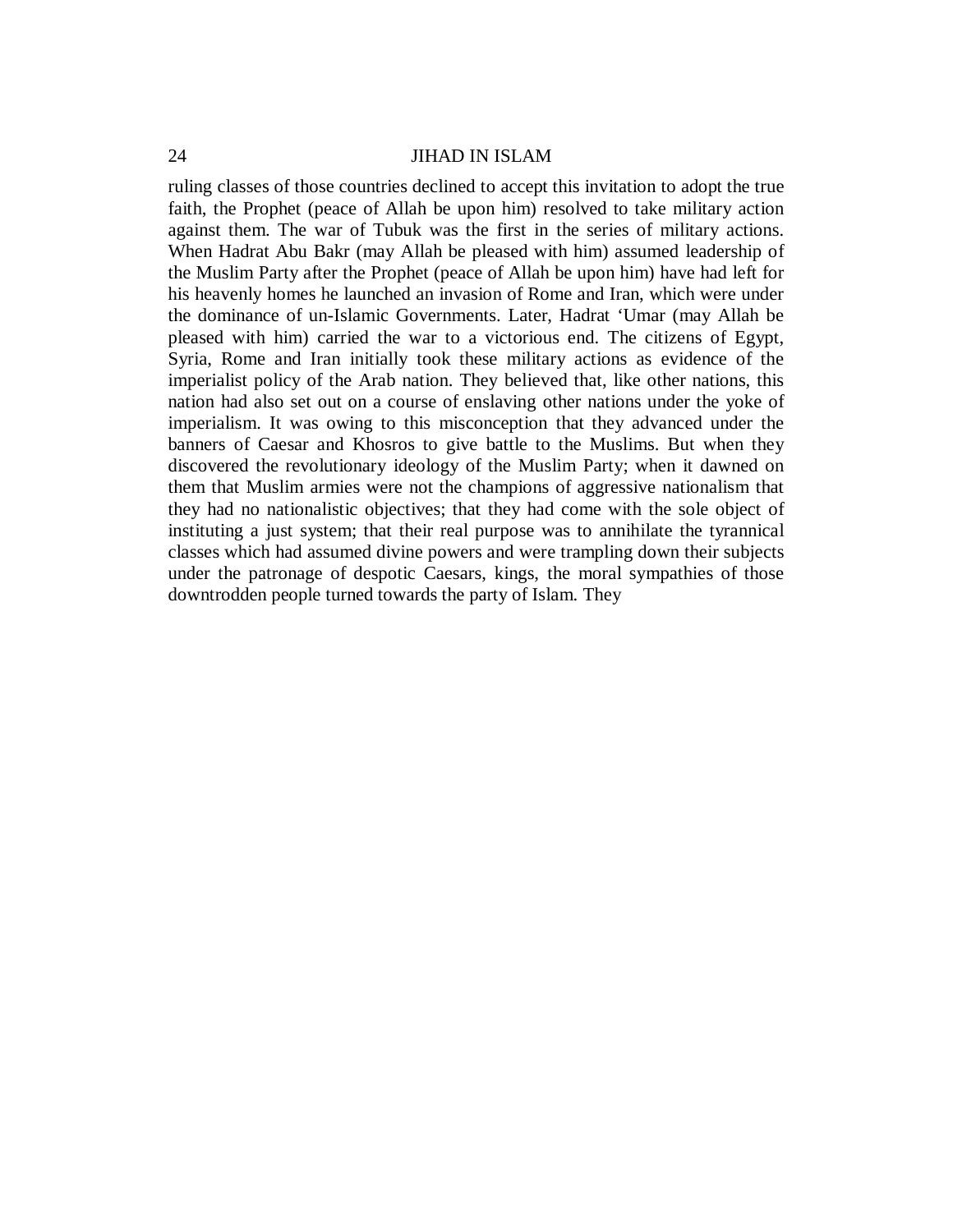#### A WORLD REVOLUTION 25

began to forsake their allegiance to the flags of their own monarchs and when they were conscripted by force and driven to fight against the Muslims, they had no heart in the fight. This is the main cause of those astounding victories won by the Muslims in the early period. It is on this account also that after the establishment of Islamic governments in their countries when they saw the social system of Islam in action, they willingly joined this international party and became the upholders of its ideology and set out to other countries to spread its message.

#### **The Terms "Offensive" and "Defensive" are Irrelevant**

If you carefully consider the explanation given above you will readily understand that the two terms 'offensive' and 'defensive' by which the nature of welfare is differentiated are not at all applicable to Islamic 'Jihad'. These terms are relevant only in the context of wars between nations and countries, for technically the terms 'attack' and 'defence' can only be used with reference to a country or a nation. But when an international party rises with a universal faith and ideology and invites all peoples as human beings to embrace this faith and ideology and admits into its fold as equal members men of all nationalities and strives only to dismantle the rule of an opposing ideology and set up in its place a system of government based on its own ideology, then in this case the use of the technical terms like 'offence' and 'defence' is not germane. Even if we stop thinking about these technical terms, the divi-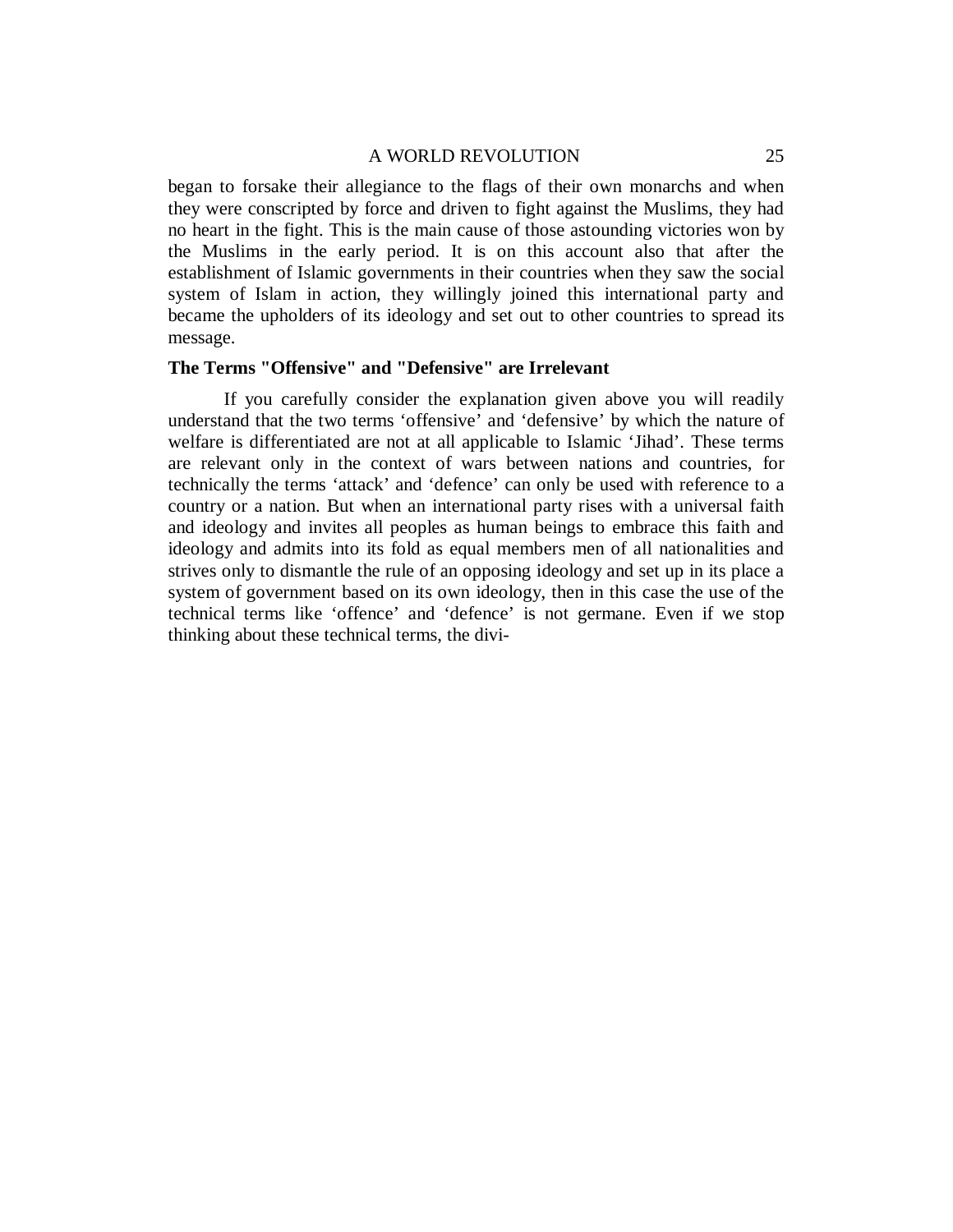sion of Islamic 'Jihad' into offensive and defensive is not admissible. Islamic Jihad is both offensive and defensive at one and the same time. It is offensive because the Muslim Party assaults the rule of an opposing ideology and it is defensive because the Muslim Party is constrained to capture state power in order to arrest the principles of Islam in space-time forces. As a party, it has no home to defend; it upholds certain principles which it must protect. Similarly this party does not attack the home of the opposing party, but launches an assault on the principles of the opponent. The objective of this attack, moreover, is not to coerce the opponent to relinquish his principles but to abolish the government which sustains these principles.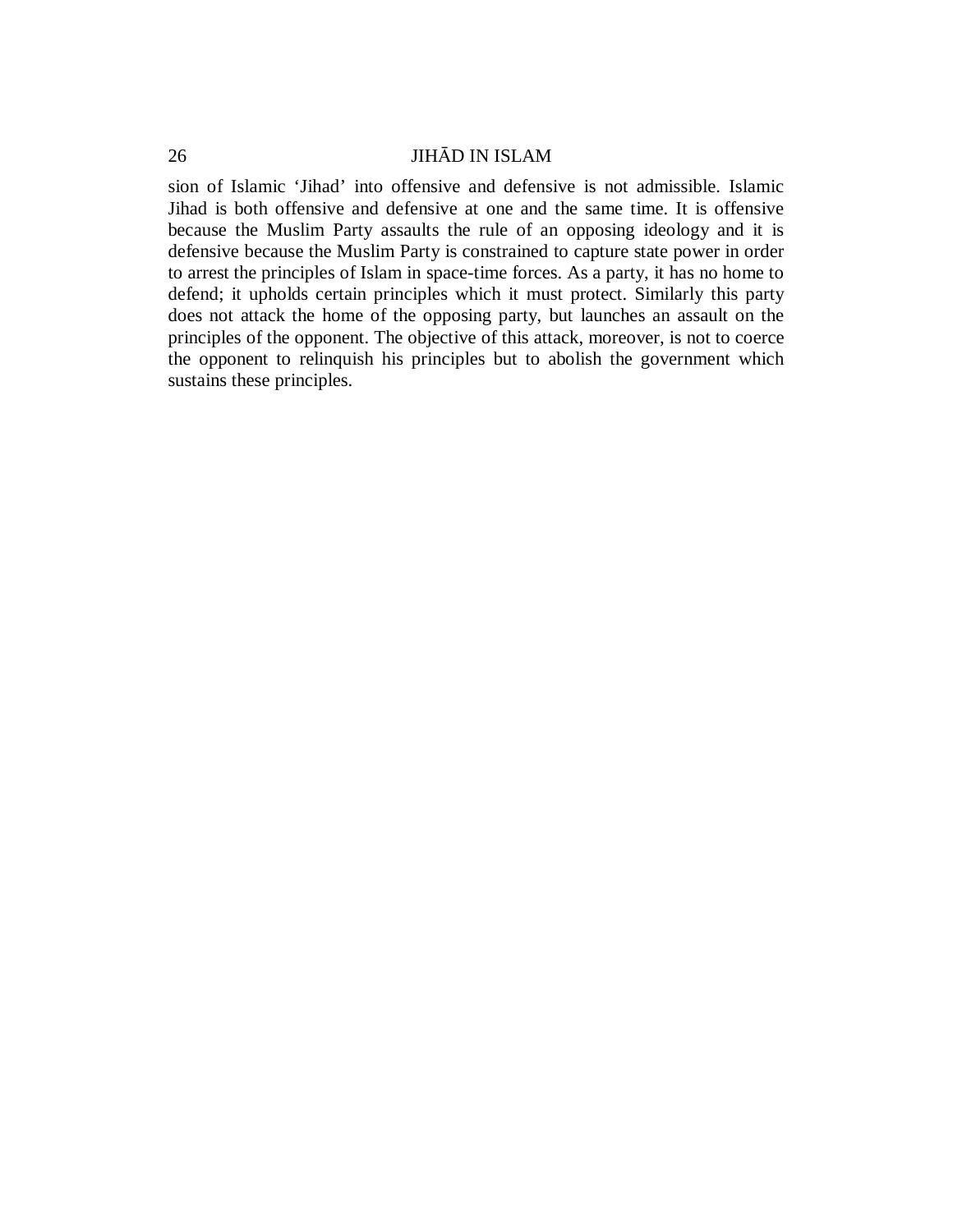## THE STATUS OF THE DHIMMIS

#### **(Non-Believers) under the Protection of an Islamic Government**

This also answers the question relating to the status of the votaries of other faiths and ideologies when an Islamic government has been set up in their countries. Islamic 'Jihad' does not seek to interfere with the faith, ideology, rituals of worship or social customs of the people. It allows them perfect freedom of religious belief and permits them to act according to their creed. However, Islamic 'Jihad' does not recognize their right to administer state affairs according to a system which, in the view of Islam, is evil. Furthermore, Islamic 'Jihad' also refuses to admit their right to continue with such practices under an Islamic government which fatally affect the public interest from the viewpoint of Islam. For instance, as soon as the Ummah of Islam captures state power it will ban all forms of business prosecuted on the basis of usury or interest; it will not permit the practice of gambling; it will curb all forms of business and financial dealings which are forbidden by Islamic law; it will close down all dens of prostitution and other vices and for all; it will make it obligatory for non-Muslim women to observe the minimum standards of modesty in dress as required by Islamic law and will forbid them to go about displaying their beauty like the days of igno-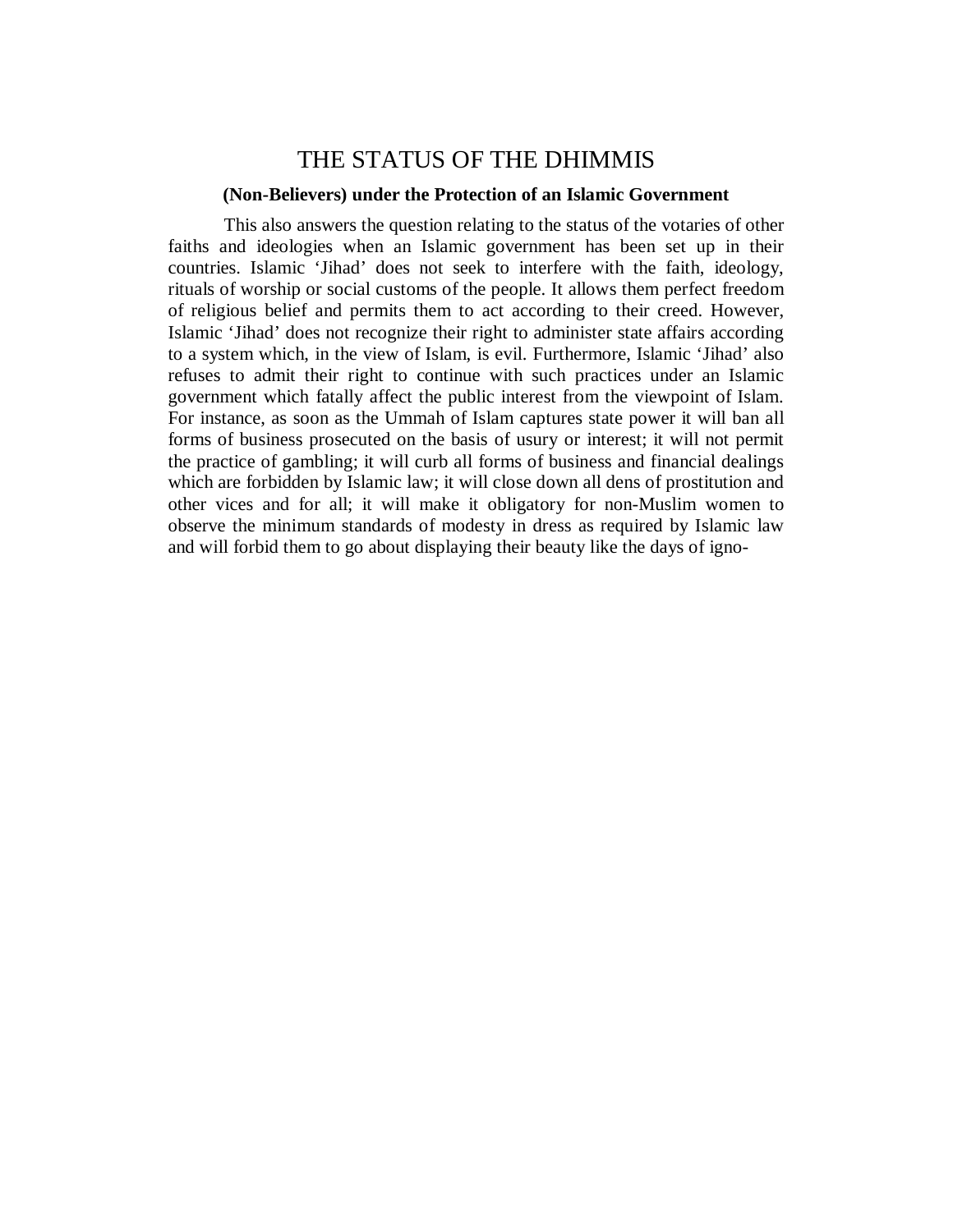rance; the Muslim Party will clamp censorship on the Cinema. The Islamic government with a view to securing general welfare of the public and for reasons of self-defence will not permit such cultural activities as may be permissible in non-Muslim creeds, but which, from the viewpoint of Islam are corrosive of moral fibres and fatal. In this connection, if a man feels inclined to level charges of intolerance at Islam, he should consider that no creed in the world has shown more tolerance to the votaries of other faiths as has been practised by Islam. In other places, protagonists of another faith are so repressed that finding existence unbearable they are constrained to emigrate from their homes. But Islam provides full opportunity for self-advancement to the people of other faiths under conditions of peace and tranquillity and displays such magnanimity towards them that the world has yet to show a parallel example.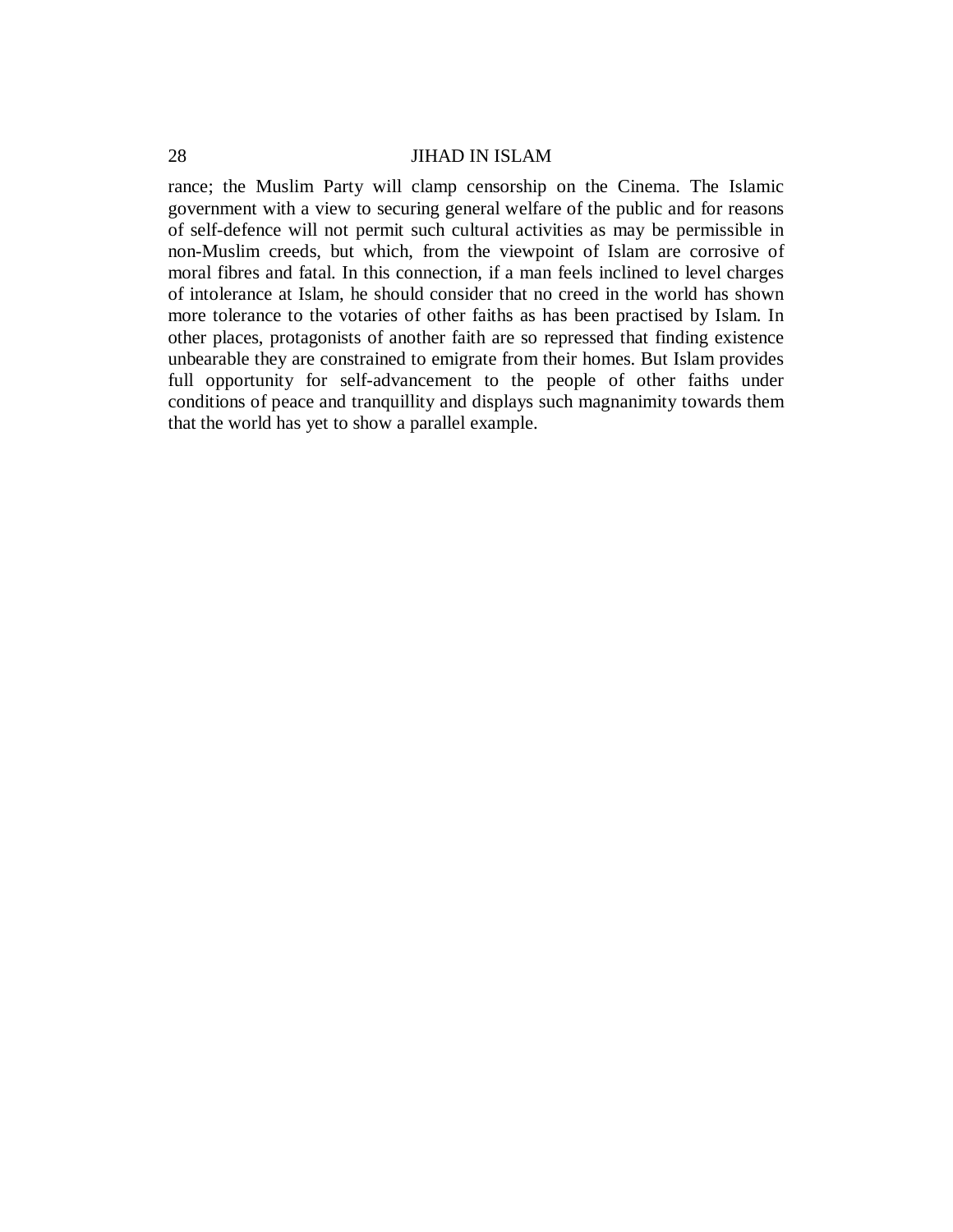## THE CHARGE OF IMPERIALISM

At this point, I must reiterate that Islam regards only that war as 'Jihad' which is fought in the service of Allah—a war to fulfil the Will of God. When an Islamic government is founded at the conclusion of this war, the Muslims are categorically barred from assuming the despotic powers which the old despots wielded upon the people. A Muslim does not fight and as a Muslim he must not fight to establish a personal rule and to turn the people of God into his own creatures and to build a Paradise on earth for himself by expropriating the hardearned wealth of the people. This is not a war to fulfil the Will of God, but a war to fulfil the will of devil; and Islam has no use for such a government.

The 'Jihad' of Islam is a dry labour, devoid of pleasure. It is nothing but a sacrifice of life, wealth and carnal desires. When this 'Jihad' is crowned with victory and an Islamic government is instituted, the responsibilities of an honest and truly Muslim head of State are so onerous that sleep during the night and ease during the day time both are denied to him. But as a reward for these titanic labours he is not entitled to indulge in pleasures which power and authority may call for and for the sake of which bids are usually made in the world for securing governments. A Muslim ruler is not a superior being, distinct from or any more privileged than the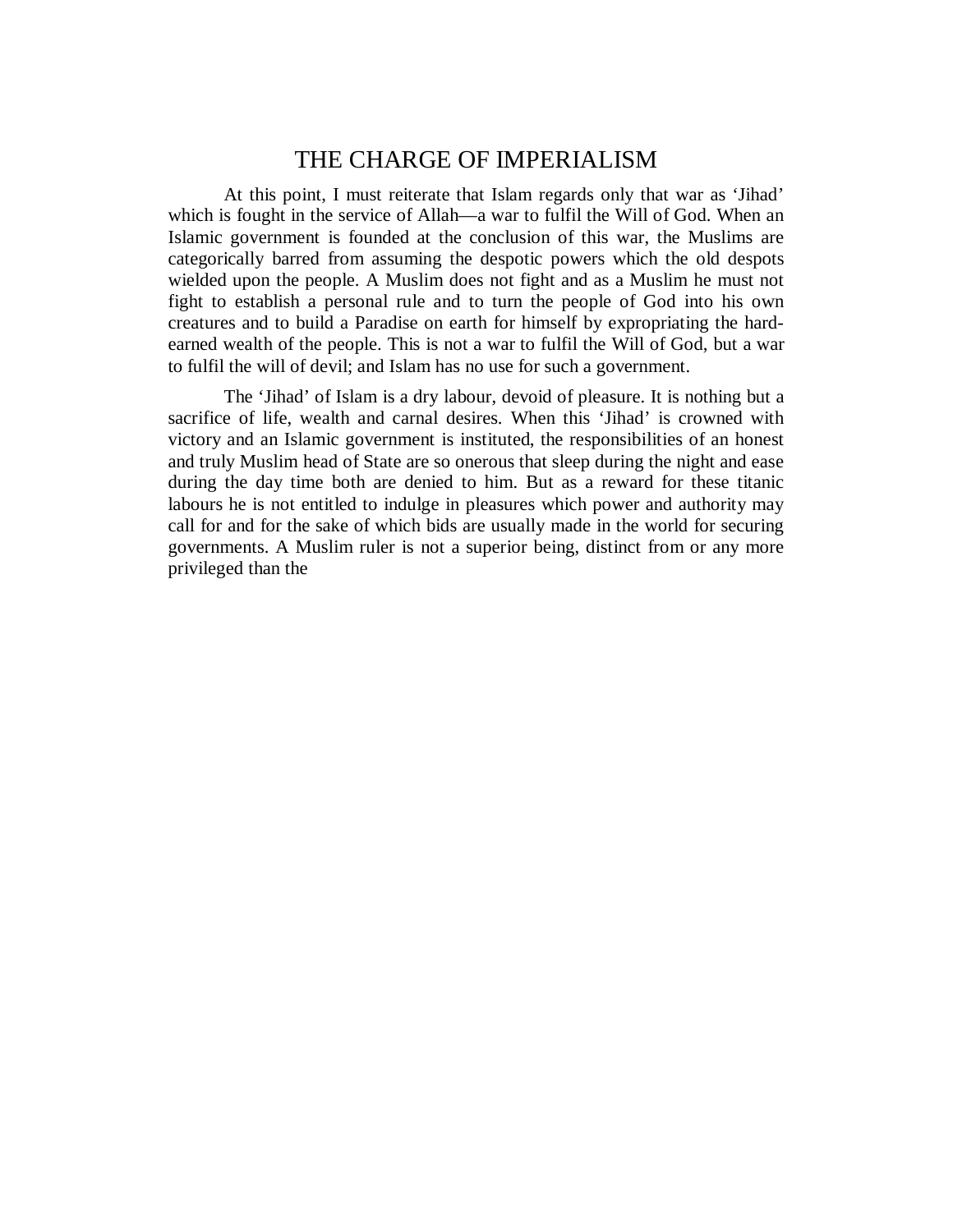common man; he cannot sit on the throne of Exaltedness or Highness; he cannot command any one to prostrate before him; he cannot execute the slightest move without the sanction of Islamic law; he has no power to shield any of his relatives, friends or himself against the lawful claim of the most ordinary man in the community; he cannot take even the most insignificant thing or even an inch of land from any one else without justification and he is forbidden by law to draw half a penny more from the public exchequer as his salary than is necessary for a Muslim of average means to subsist. This God-conscious head of state cannot occupy a magnificent palace, nor can he live with pomp and glory nor can he procure means of pleasure and merriment. At all hours, he is seized with the fear that one day he will be severely called to account for every deed he commits in this world and if it is found that he received a single penny as illicit gains, or snatched away the smallest patch of land from any one by force, or displayed the slightest measure of pride or haughtiness, or practised tyranny or injustice in a single instance or succumbed even for one moment before carnal pleasures, he would be condemned to endure the most dreadful torture. The world has not seen a greater fool than the man who truly loves to gain the world and yet is willing to carry the burden of state responsibility under Islamic law. The worldly position of a small shopkeeper is far better than the ruler of an Islamic State. He earns more during the day than the Caliph does and enjoys a sound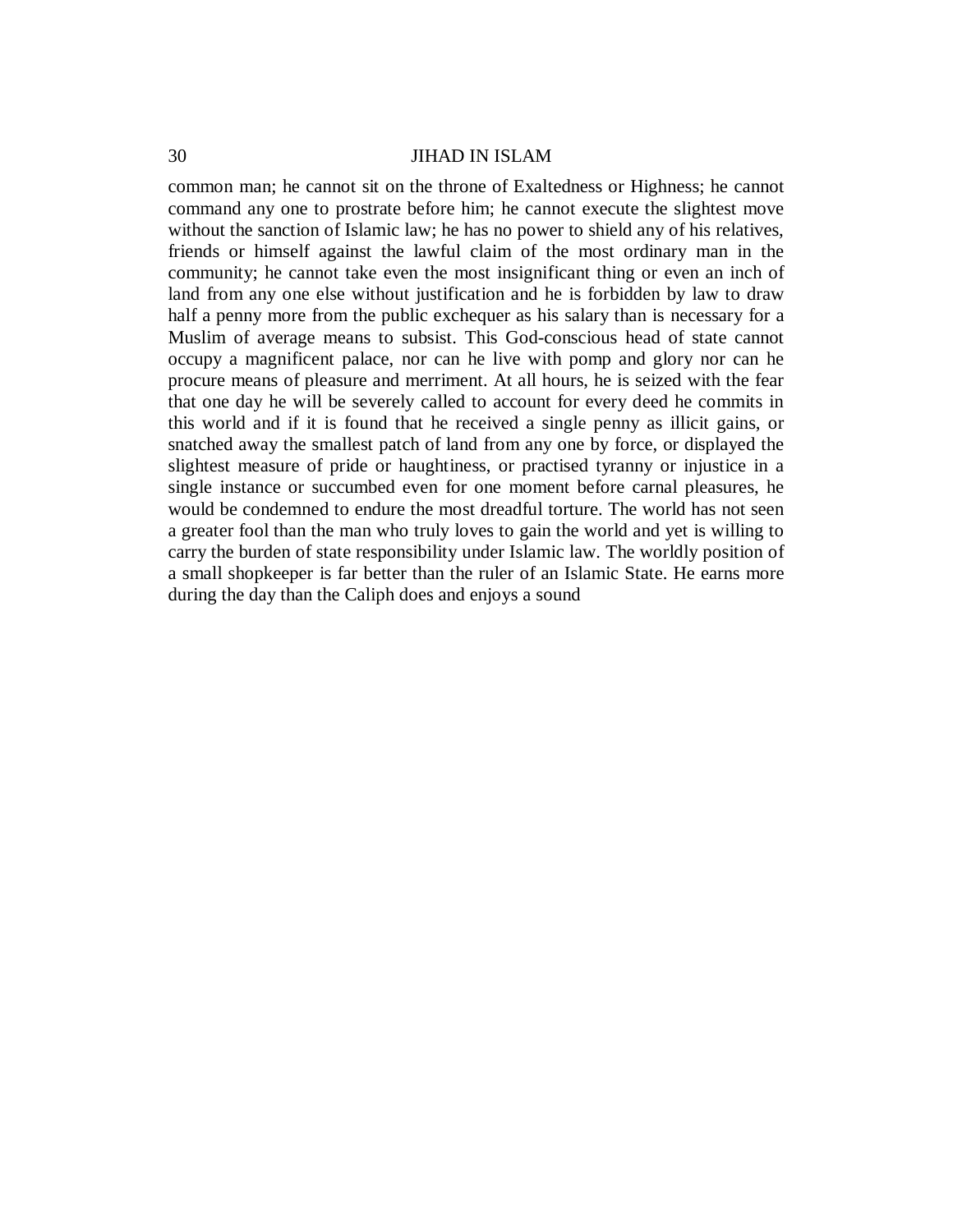sleep at night. The Caliph neither earns as much as he, nor enjoys peace during the night.

This is the cardinal difference between the Islamic and un-Islamic system of government. In an un-Islamic State, the ruling classes establish themselves as divine powers and exploit the means and resources of the country to their personal aggrandisement. In striking contrast to this, the governing class in an Islamic State serves without any thought of personal motives, and secures no greater personal advantage for itself than is readily available to the common man. Compare the scale of salaries granted to civil service cadres under the government of Islam with the incomes received on account of salaries by civil servants under modern imperialist governments or imperialist powers which were contemporary of the Islamic State, you will soon discover that there is an immeasurably vast difference both in spirit and nature of the worldly conquests of Islam and the world-wide dominance of imperialism.

In the Islamic State, the governors of Khurasan, Iraq, Syria and Egypt were paid a lesser amount of money as salary than is drawn by a low-grade Inspector today. The first Caliph Hadrat Abu Bakr Siddique (may Allah be pleassed with him) ran the administration of such a vast empire on a salary of Rs. 100/- per mensem. Hadrat 'Umar's (may Allah pleased with him) emoluments did not exceed Rs. 150/-per month, notwithstanding the fact that the coffers of the Islamic State were full with the wealth of the two empires of the known world. Although seemingly,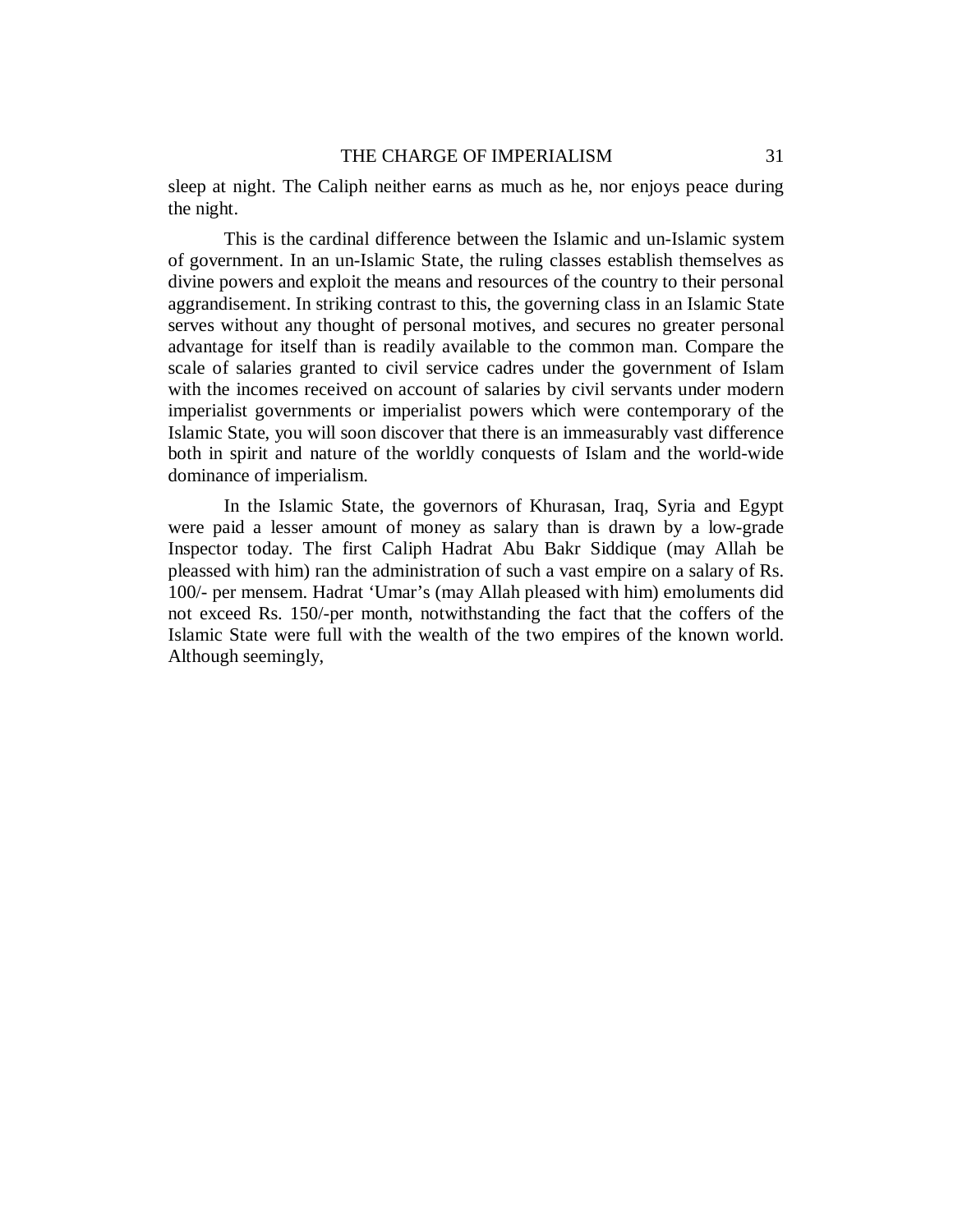imperialism conquers countries and so does Islam, yet between the two there is an elemental difference which is equal to the space between heaven and earth. Verse:

"Both fly in space, yet the world of the Eagle is far removed from the Crow's".

This, then, is the true meaning of 'Jihad', a term about which you have heard much. If you ask me now where is that Islam, the Muslim Party and the 'Jihad' whose ideology you have enunciated before us and why no trace of these may be discovered today among the Muslims of the world, I shall entreat you not to confront me with this question but ask it of those who have deflected the attention of the Muslims from their real mission to magical preparations like talismans, incantations, superstitious rites and supererogatory offerings. Ask it of those who prescribed short-cuts to salvation, reform and the attainment of the objective, so that all this may be obtained by no more striving or hard labour than is necessary for telling the beads or propitiating a soul lying asleep in a grave. Ask it of those who wrapped up the tenets, ideology and objectives of Islam and consigned them to the dark corners and engaged the Muslim mind in the polemics over the most insignificant things of Divine Faith or visits to the tombs or such other minor issues with the consequence that the Muslim people lost all sense of their true identity, the objective of their creation and the real character of Islam? If they fail to deliver a satisfactory answer,